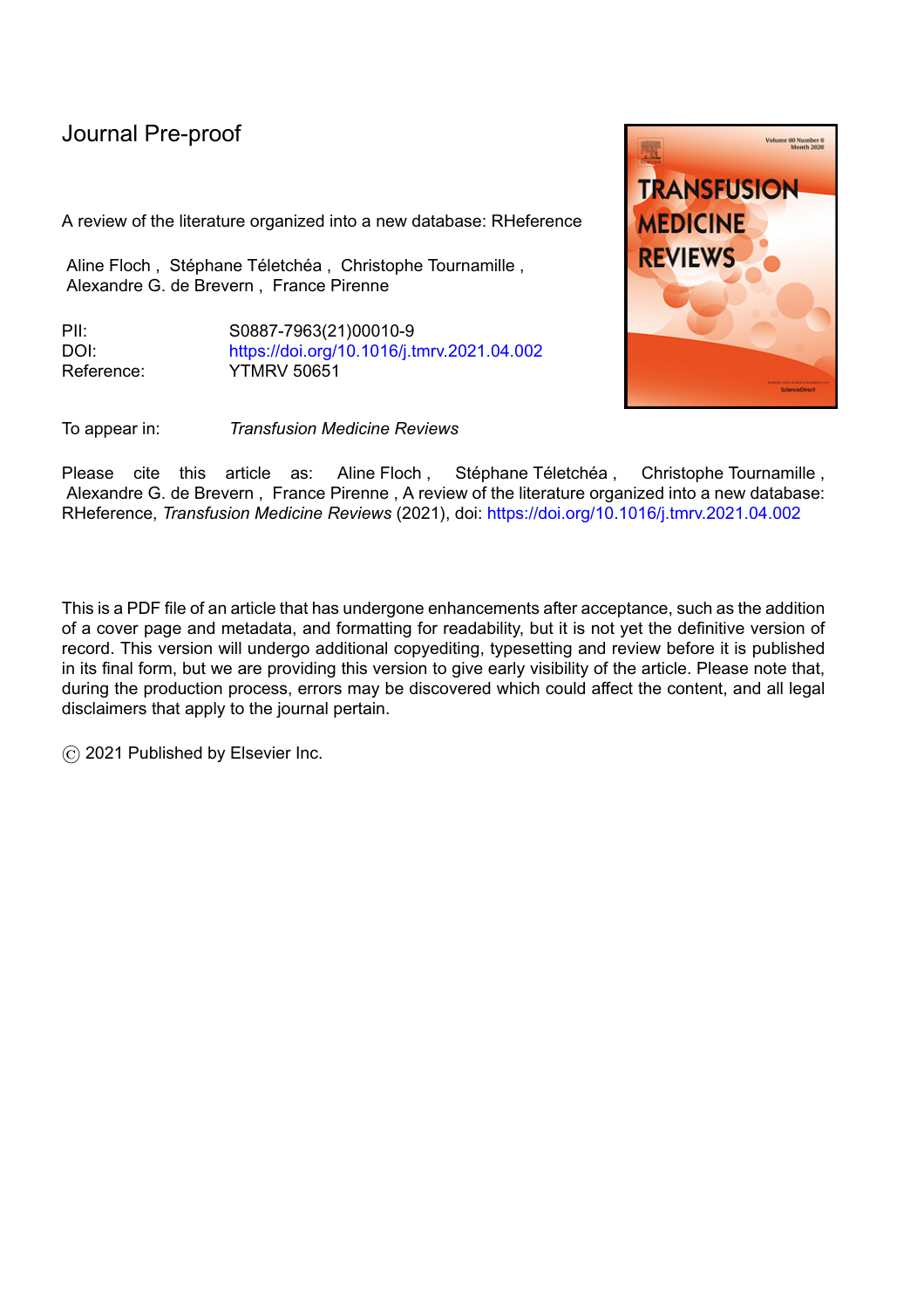### **Highlights**

RHeference contains an extensive review of RHD with 805 entries and 467 sources

l

- RHeference is a powerful, modern database allowing simple and complex queries
- It focuses on practical observations in immunohematology and transfusion medicine

Journal Piezziou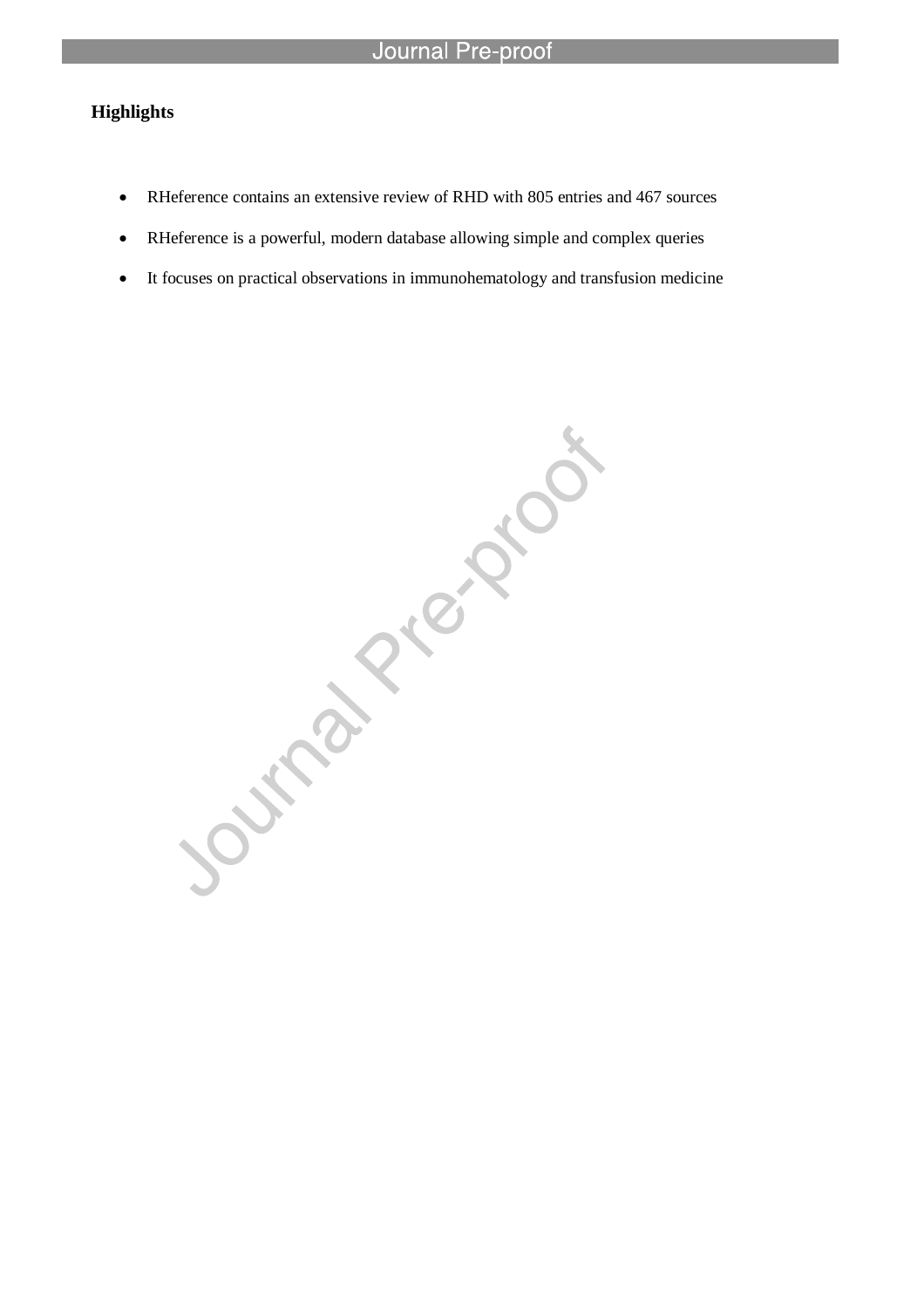# **A review of the literature organized into a new database: RHeference**

*Aline Floch, 1,2,3 Stéphane Téletchéa,<sup>4</sup> Christophe Tournamille,2,3 Alexandre G. de Brevern, 3,5,6, France Pirenne,1,2,3*

- *1. Univ Paris Est Creteil, INSERM, IMRB, F-94010 Creteil, France*
- *2. EFS Ile-de-France Créteil, France*
- *3. Laboratory of Excellence GR-Ex, F75739 Paris, France*

l

- 4. *Nantes Université, CNRS UMR 6286, UFIP, Nantes, France*
- *5. Université de Paris, INSERM UMR\_S 1134, BIGR, DSIMB, Univ de la Réunion, Univ des Antilles, Paris, France*
- *6. Institut National de la Transfusion Sanguine, Paris, France*

### **Corresponding author:**

Professor F. Pirenne

Etablissement Français du Sang, 51 avenue du Maréchal de Lattre de Tassigny, 94000 Créteil

France

E-mail: France.pirenne@efs.sante.fr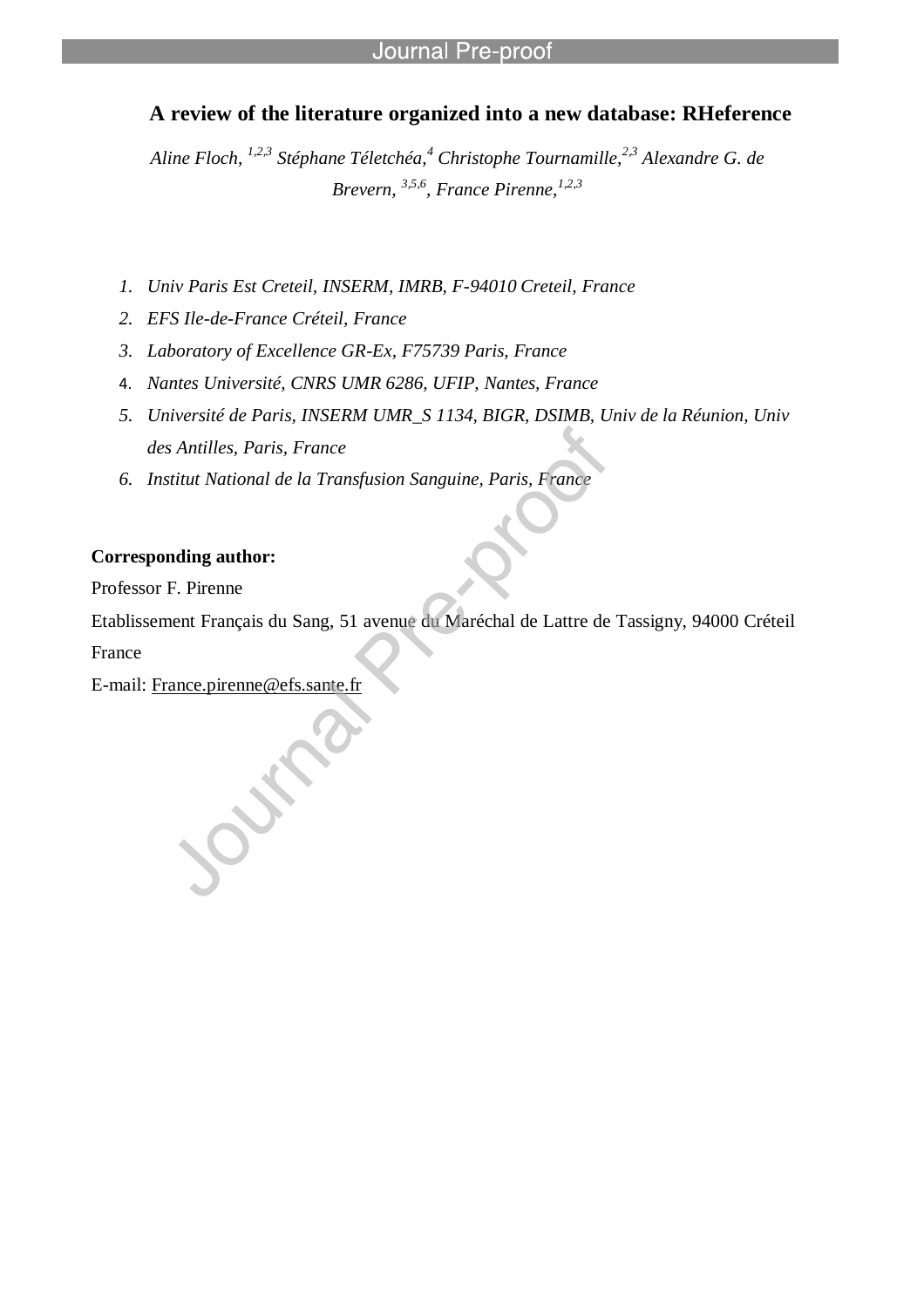l

#### **Abstract**

Hundreds of articles containing heterogeneous data describe D variants or add to the knowledge of known alleles. Data can be difficult to find despite existing online blood group resources and genetic and literature databases.

We have developed a modern, elaborate database for D variants, thanks to an extensive literature search with meticulous curation of 387 peer-reviewed articles and 80 abstracts from major conferences and other sources.

RHeference contains entries for 710 *RHD* alleles, 11 *RHCE* alleles, 30 phenotype descriptions (preventing data loss from historical sources), 35 partly characterized alleles, 3 haplotypes and 16 miscellaneous entries. The entries include molecular, phenotypic, serological, alloimmunization, haplotype, geographical and other data, detailed for each source. The main characteristics are summarized for each entry. The sources for all information are included and easily accessible through doi and PMID links. Overall, the database contains more than 10.000 individual pieces of data.

We have set up the database architecture based on our previous expertise on database setup and biocuration for other topics, using modern technologies such as the Django framework, BioPython, Bootstrap and Jquery. This architecture allows an easy access to data and enables simple and complex queries: combining multiple mutations, keywords, or any of the characteristics included in the database.

RHeference provides a complement to existing resources and will continue to grow as our knowledge expands and new articles are published.

The database url is http://www.rheference.org/

#### **Keywords:**

RH blood group; RHD gene; Immunogenetics; Database.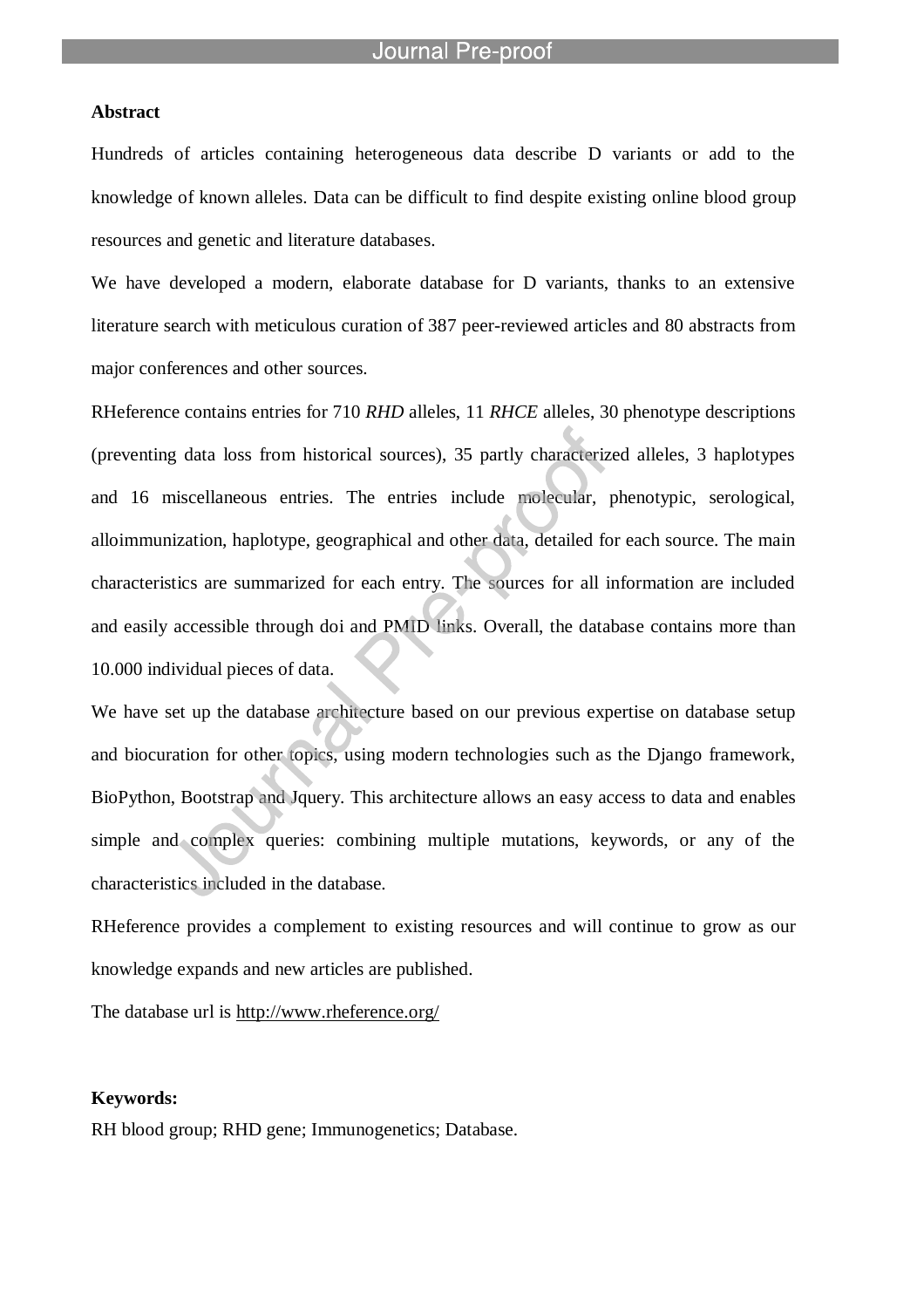### **Abbreviations**

ISBT International Society of Blood Transfusion

l

RCIBGT Red Cell Immunogenetics and Blood Group Terminology

Journal Piezzook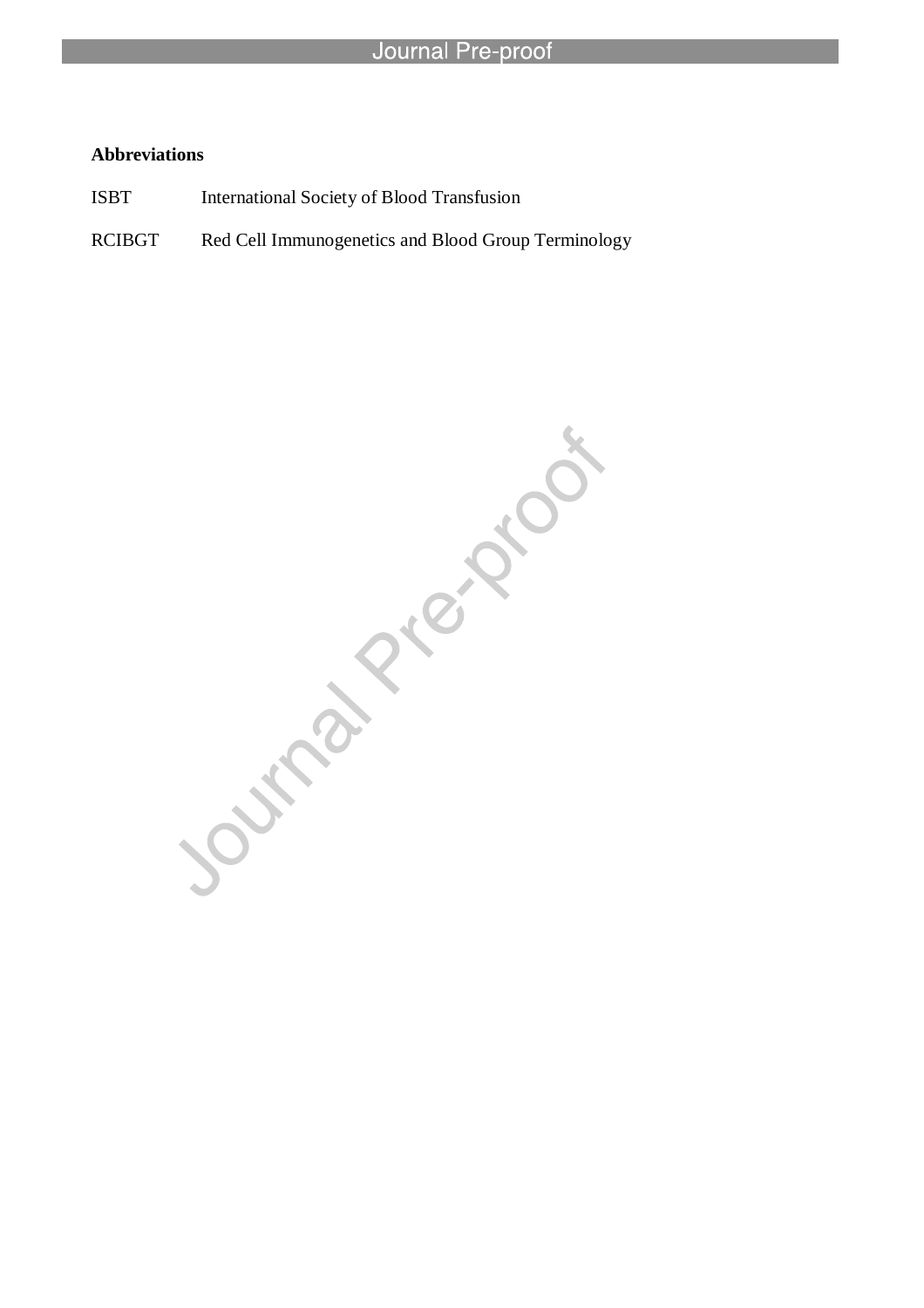l

### **INTRODUCTION**

Since its discovery in the 1940s, the RH blood group system has been an important focus in transfusion medicine. It is the second most important blood group system due to its high clinical significance, and also the most diverse, with 55 antigens to-date.[1–3] Alloantibody formation to RH antigens may occur during non-identical red blood cell (RBC) transfusion or pregnancy, sometimes leading to hemolytic transfusion reactions and hemolytic disease of the newborn (HDN). The D (RH1) antigen is the most immunogenic RH antigen, and the most severe hemolytic reactions are caused by anti-D.

The existence of altered D antigens was recognized early on, because of weak D phenotypes and allo-anti-D formation in D positive individuals, some of which led to fatal HDN.[4,5] By cross-matching RBCs and anti-D, several phenotypes were described, dubbed DI to DVII. Then, some categories were subdivided, others became obsolete, and additional phenotypes were described.[6–11]

The molecular bases of the RH system were a source of questioning for decades, until the *RHD* and *RHCE* genes (NM\_016124 and NM\_020485 are the reference sequences in Genbank, respectively) were identified in the 1990s as two paralogous genes, with a high sequence identity.[12] The genes are separated by only one gene, *TMEM50A* (SMP-1), orientated head-to-tail and inherited together as a haplotype. Gene conversion events are responsible for a high frequency of hybrid *RHD-RHCE* alleles.[13]

The discovery of its molecular bases progressively led to a new understanding of the RH system. Serological classifications were defined more precisely or revisited in the light of molecular discoveries: studies made the link between phenotypes and genotypes, while others revealed that several heterogeneous genotypes were associated with what had been considered to be a single phenotype.[14–20] Extensive cross-matching with rare anti-D and the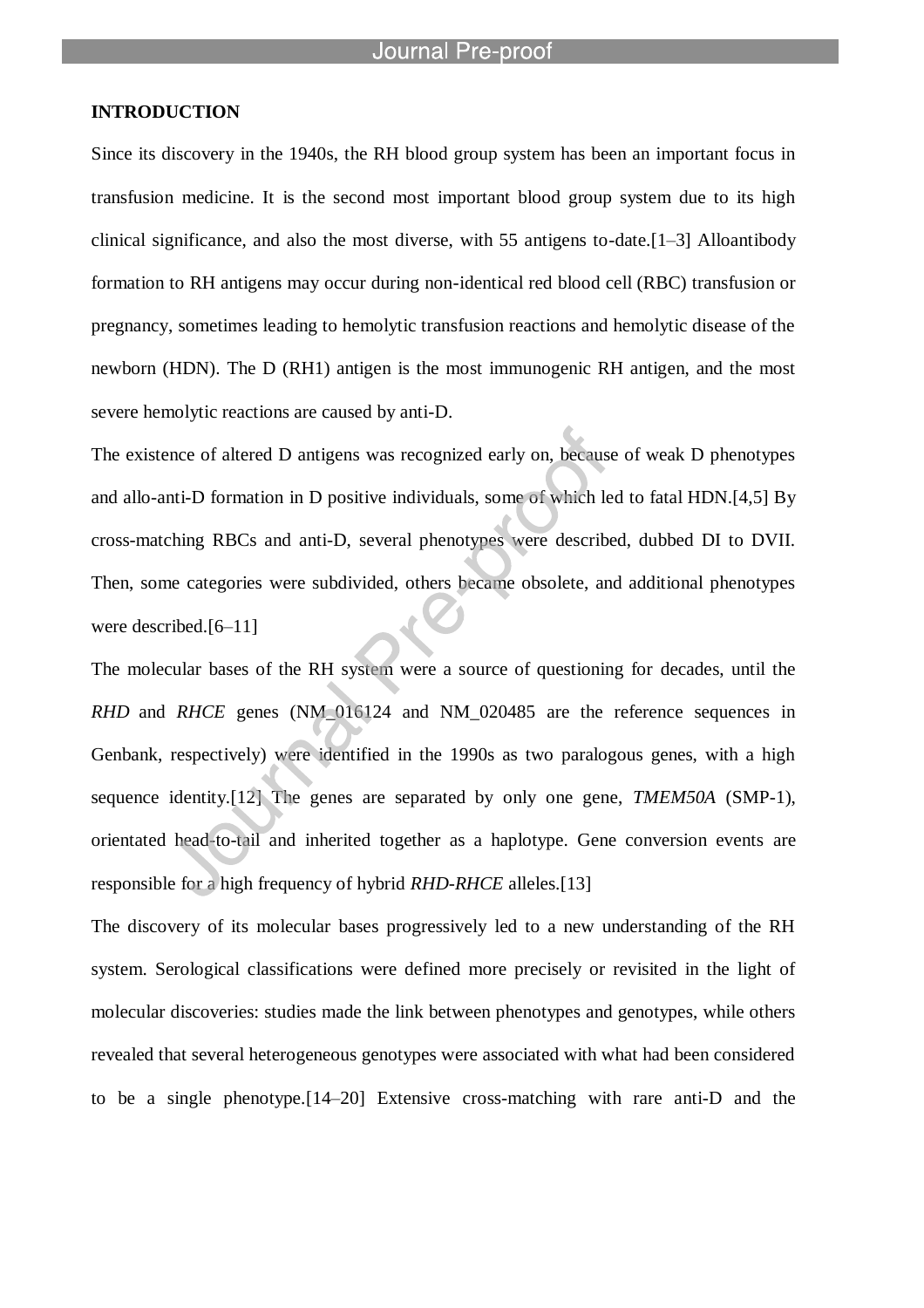characterization of endless D phenotype categories became increasingly difficult as new alleles were discovered.

l

More than 400 articles regarding D variants have now been published. This vast body of literature is composed of exceedingly heterogeneous, dispersed data. Some describe new molecular bases, others add to the knowledge of previously described alleles: phenotypes, anti-D formation, splicing, detection of alleles in various populations, etc. Conventional databases dedicated to human genetic variations and phenotypes, such as ClinVar,[21] mention Overhydrated Spherocytosis due to Rh<sub>null</sub> syndrome, [22] but do not cover other clinical data relevant to immunohematologists: blood group phenotypes, risk of antibody formation, or clinical consequences of alloimmunization.

Resources dedicated to immunohematology exist. The International Society of Blood Transfusion (ISBT) manages the reference list and nomenclature for blood group genes and alleles, available online as pdf files, updated every year or two (see web resources). For the RH system, the ISBT Red Cell Immunogenetics and Blood Group Terminology (RCIBGT) Working Party provides 4 distinct tables, as of Jan, 2021: "*RHD* negative blood group alleles v4.0 180208", "*RHD* weak D and Del alleles v5.0 180207", "*RHD* Partial D blood group alleles v5.0 180207" and "RH Blood Group Alleles: *RHCE*". The tables contain alleles submitted to or collected by the dedicated Working Party, listing molecular descriptions of each allele (nucleotide change, amino acid(s), exons), allele names (common and numerical, e.g. *RHD\*DIIIa* and *RHD\*03.01*), some phenotypes and comments. The classification of the *RHD* alleles into the ISBT tables is also informative regarding D phenotypes, but occasional mistakes and inconsistencies in these tables may occur. For instance, the *RHD\*525T* allele has been included despite incompatible events c. 525C>T and p.F175L being reported.[23] Several alleles have also been assigned multiple allele numbers (e.g. *RHD\*13.02* and *RHD\*16.03* for the *RHD* allele with c.667T>G, c.676G>C and c.697G>C substitutions).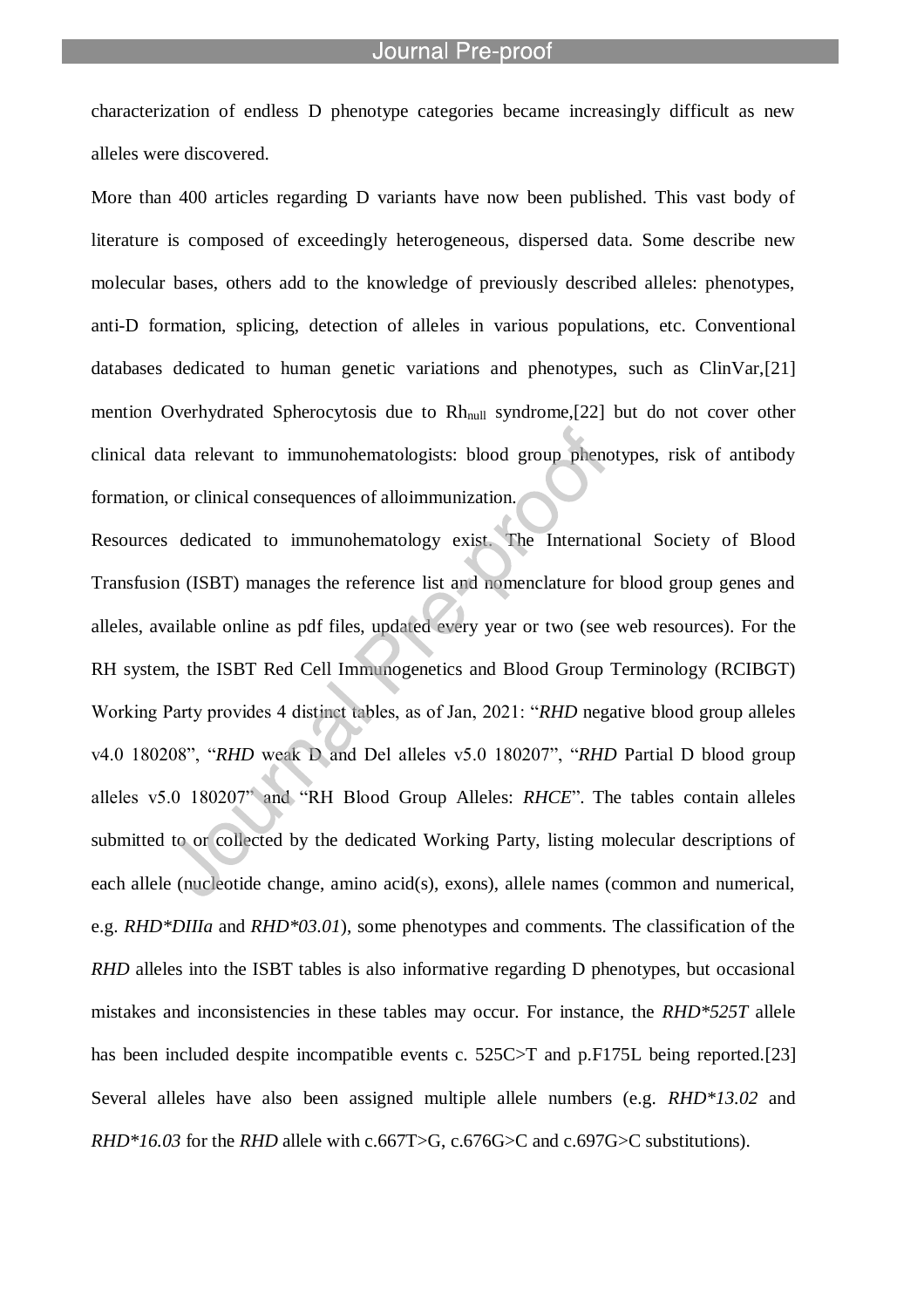l

For *RHD*, the other major resource is The Human RhesusBase[24] which currently has the most comprehensive list of *RHD* alleles. The allele list is regularly updated (the latest update was done in March, 2020), amongst other means by monitoring novel *RHD* alleles deposited in the Genbank database. The allele list is extensive, with some data regarding serology or descriptions for many entries. It is possible to access the data within the Human RhesusBase by several dedicated, pre-established lists (phenotypes, names, mutation mechanism, haplotypes...). More advanced queries (e.g. which *RHD* alleles include two specific mutations) require browsing the entries manually.

Other interesting online resources for the RH blood group system include the table for *RHCE* alleles, maintained by the New York Blood Center (see web resources); Erythrogene,[25] which analyzed the variation of blood groups in the 1000 Genomes project; and Bloodantigens.com,[26] for RBC antigen typing from Next-Generation Sequencing data. Finally, the Blood Group Antigen Mutation Database[27] of the National Center for Biotechnology Information was a useful tool until it was discontinued a few years ago.

Overall, the existing resources contain limited data compared to the extensive literature, propose few links to published material, and have a limited number of features. *RHD* genotyping is becoming increasingly widespread, and this scattering of data is becoming more and more challenging for patient blood management. There also remain many gray areas in our understanding of the RH system, in part due to the dispersion of the information. For all these reasons, it appears necessary to propose a modern, complete, user-friendly database for the *RHD* gene and D variants, containing all published information and links to each source, using state-of-the-art bioinformatics solutions that enable performing complex queries.

#### **MATERIALS AND METHODS**

### **Sources and literature search**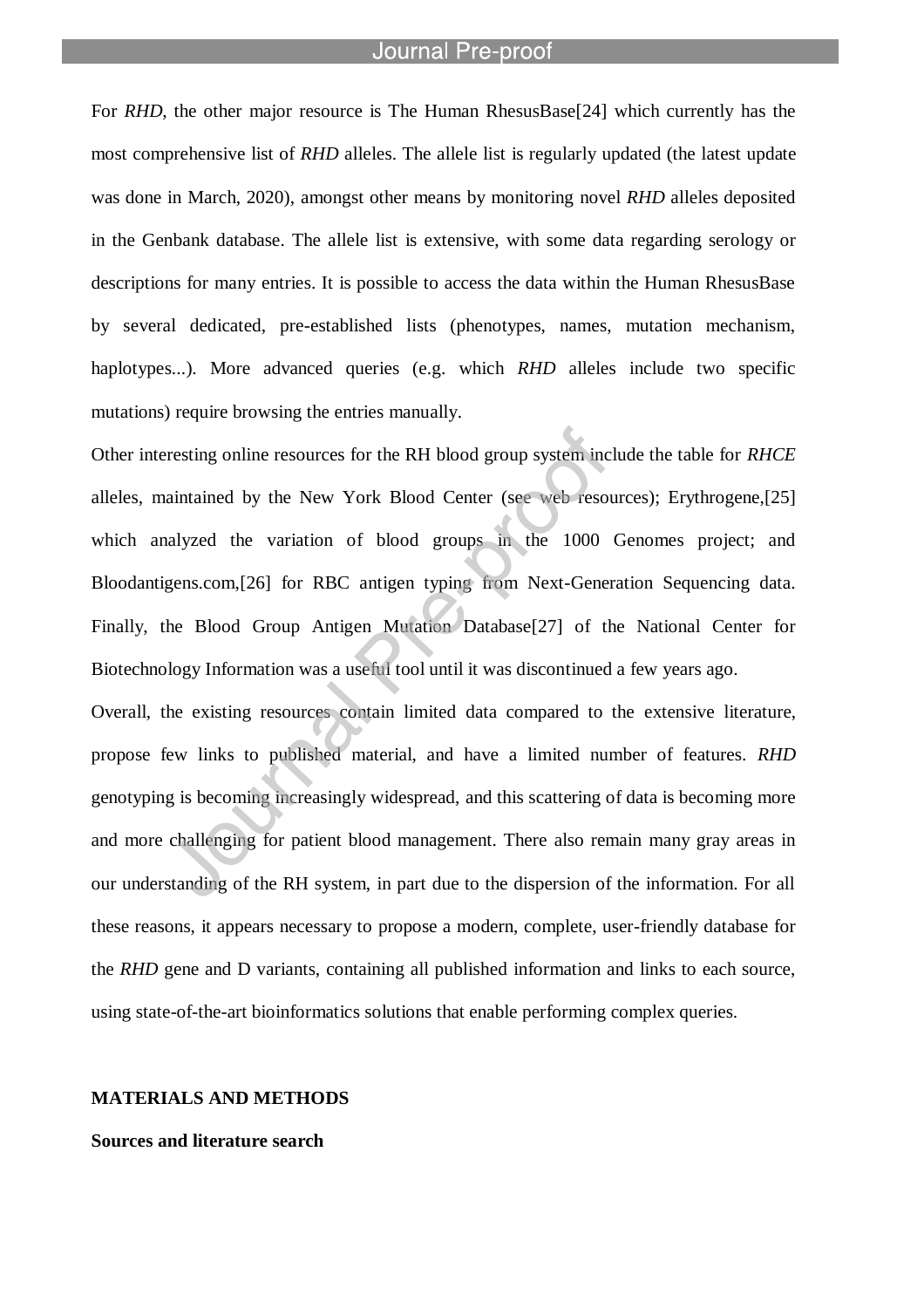l

The initial allele list was assembled in July 2016 from the *RHD* allele tables of the RCIBGT Working Party of the ISBT[1,2] and completed by searching Genbank for *RHD* entries.[28] Additional alleles were found through an extensive literature search, including the *RHCE* alleles responsible for the expression of some D epitopes.[29–31] Between July 2016 and December 2020, relevant literature was accessed with different strategies. In a first step, a literature search in PubMed with keywords ("RHD", "D variant", "RHD allele", "weak or partial D antigen", etc.) was performed. In a second step, other relevant articles were found by checking the reference list of the articles collected in the first step. In a third step, since many alleles were still not associated with a study published in a peer-reviewed journal, the abstract books of major international and national meetings were browsed for alleles that had not been described elsewhere and cases of anti-D formation. (see web resources) If no other source could be found for an allele, the comments of the Genbank entry were considered. Data from full-length articles was favored over other sources. Like in many other fields, abstracts often precede full-length publications, and the latter undergo a thorough review process.

### **Data processing and organization**

Data was collected manually from the sources, curated, and organized into a fixed series of subsections for each entry. To enable efficient browsing of the entries at a glance, the data was also synthetized in curated summarized annotations, displayed for each subsection.

The first subsection of an entry page contains the ISBT nomenclature and approved names, the ISBT allele table in which the allele can be found, a list of other names by which the allele has been referred to previously in the literature. The entry type is stated.

The second subsection, Molecular Data, first shows a scheme of the allele (with *RHD* exons colored red, *RHCE* colored blue, and deleted exons devoid of color). When hovering over an exon, a tooltip box appears with the exon numbering and nucleic and proteic limits. When hovering over a mutation, a box appears with the genetic variations at the nucleotide and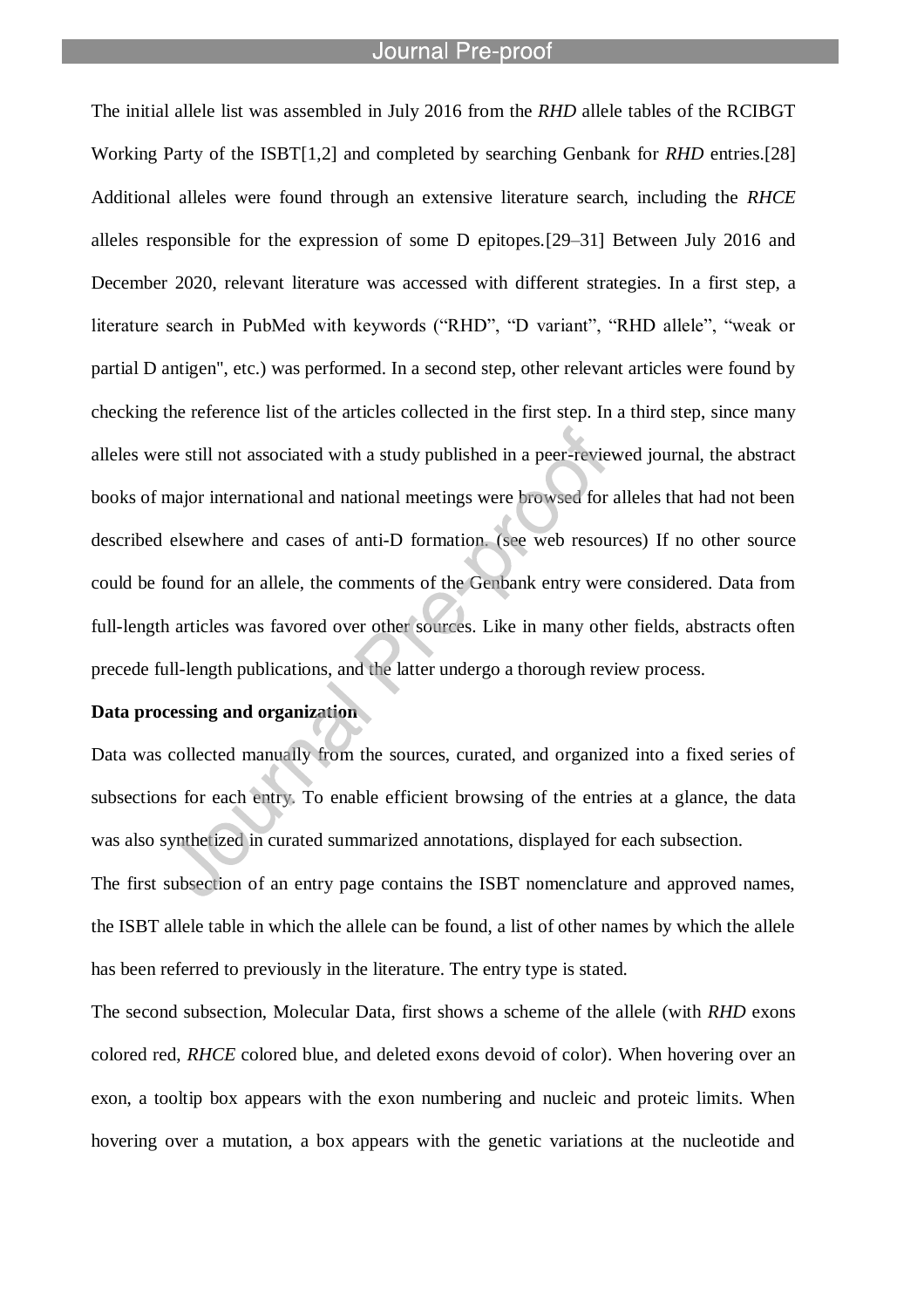protein level. The Molecular Data section also contains: the nucleotide and amino acid substitution(s), whether the allele is a *D-CE* hybrid, the position of the amino acid substitution(s) relative to the lipid bilayer,[32] splicing data, etc.

l

The third subsection, Phenotype, contains: all D phenotypes reported, phenotypes for other RH antigens, monoclonal anti-D testing and epitope patterns, D antigen density per RBC. The detailed reagents, methods and reactivities have not been collected but a link to the upstream source is provided. The D phenotypes have been organized into 6 classes: D positive (for apparently normal or undetailed positive D phenotype), discrepant (for negative, weak and/or positive reactions depending on reagents and techniques within the same report), weak D, very weak D, DEL, D negative, and undetailed ambiguous D phenotype. Whether adsorptionelution was performed is specified for each report. For the curated summarized annotation of the main D phenotype deduced from this data, priority was given to the phenotypes most informative for users: DEL and variable reactions (i.e. positive or negative reactions in different studies and/or with different anti-D reagents), over negative D and weak D, respectively.

The fourth section, Haplotype, contains phenotypic and molecular data regarding the association of *RHD* and *RHCE* alleles. For each *RHD* allele and entry, all the published RHCE phenotypes and genotypes reported were taken into consideration. The annotations of the main RHCE phenotype and *RHCE* allele associations were deduced from these reports.

The fifth section, Alloimmunization contains: anti-D formation (i) in carriers of each variant (allo- and auto-anti-D, with as much serological data as available; anti-D presented in conference abstracts are included in this section) and (ii) in D negative recipients (when the carrier of the variant is a blood donor). A curated summarized annotation of the risk of anti-D formation in carriers and in D negative recipients was deduced from these reports. Where applicable, the allele phenotype was also considered for this curated summarized annotation.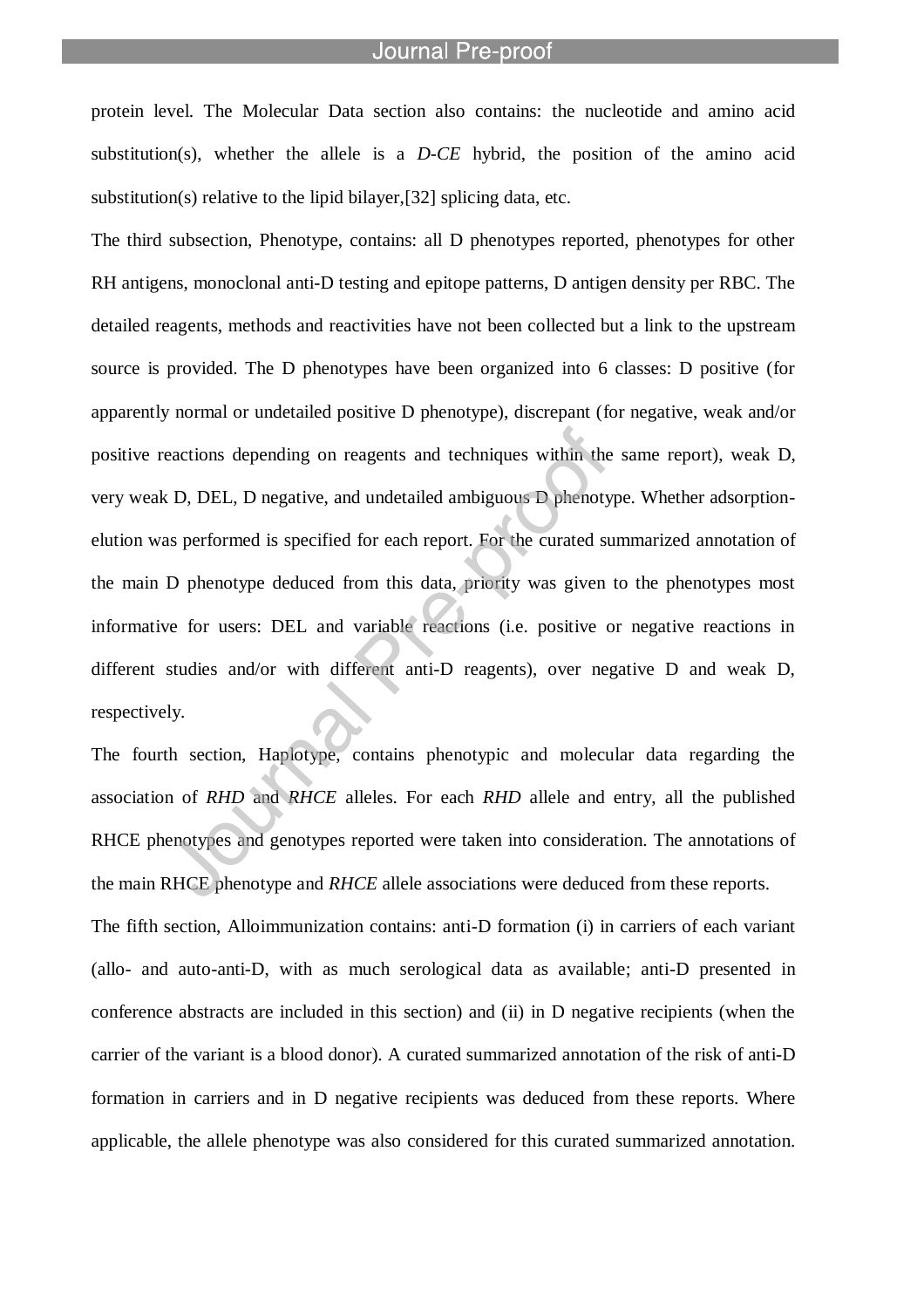l

Indeed, anti-D formation may not have been reported in carriers of alleles expressing a D negative phenotype, but is expected to be possible. Similarly, anti-D formation in D negative recipients may not have been reported for alleles expressing D positive phenotypes, but is expected to be possible. When relevant, other RH antibody specificities were also included, like anti-C (anti-RH2) for *RHD\*DIIIa-CEVS(4-7)-D (RHD\*03N.01).*

The sixth subsection, Reports, contains: a list of samples, situations, ethnicities and populations in which each allele has been described to date. The curated summarized annotation was deduced from the data and combines a summary of the population(s) and/or ethnicitie(s) in which the allele has been described, with a rough estimation of the number of samples reported (because some studies may overlap). This data is not prevalence data, since most studies rely on an initial phenotyping step, skewing the estimates, but an overview of the reports for the alleles in the immunohematology and transfusion contexts.

The seventh section, Links, contains links to other databases and websites: The Human RhesusBase,[24] Genbank,[28] and Erythrogene.[25] The final subsection of each entry, References, is the complete list of references and sources for the entry (see features below). The date when a given annotation or a full entry revision was performed is indicated where appropriate.

The data are included in RHeference as published. The allele assignments done by authors were not reinterpreted in the light of subsequent allele descriptions or by considering the limits of the methodologies used, e.g. alleles are often listed as *RHD\*weak D type 1 (RHD\*01W.1)* in the literature based on the presence of c.809T>G, but additional mutations are not excluded. Any discordant data between different sources was included with the respective references, e.g. *RHD\*01EL.01 (RHD\*1227A)* has been associated with weak D, DEL and D negative phenotypes.<sup>[33–35]</sup>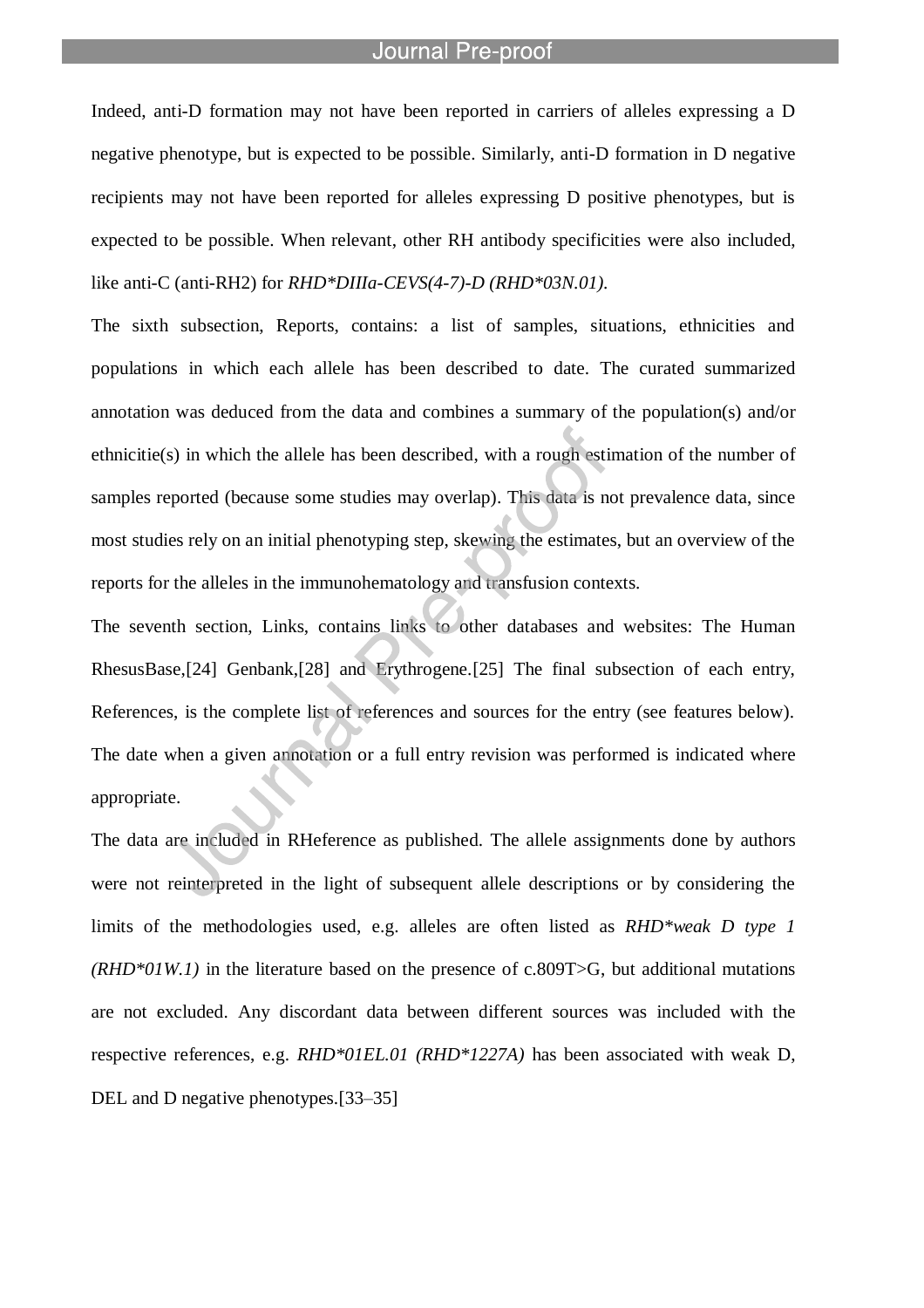Three types of entries were created to accommodate some data that could not be associated with an exact allele: "phenotypic characterization", "partly characterized allele", "haplotype". This was done to prevent the loss of (i) historical data: the phenotypes of some samples were studied in early works with or without partial molecular typing in subsequent studies (e.g. PCR patterns) and (ii) modern population studies: alleles are incompletely typed by recent genotyping strategies, particularly when a more precise typing will not modify patient blood management (e.g. the silent mutations of the subtypes of *RHD\*DAR (RHD\*09.01)* are rarely investigated).

### **Database design, architecture and querying.**

l

RHeference is based on Django framework v1.11 LTS, an open Python framework, combined with BioPython,[36] Boostrap 3 and Jquery 1.12 to provide specific developments and biocuration for bioinformatics databases, as previously published.[37–39] RHeference is an open database freely accessible online at http://www.rheference.org/. A complete schema of the database"s architecture, with the specifications of the data and their relationships is available as Supplementary Figure S1.

The website is organized into 7 pages and menus: RHeference (the homepage), Allele, References, Documentation, Statistics, Search and Contact. These pages, detailed in Results, present RHeference, its content, and illustrate how to use the database.

#### **RESULTS**

#### **Sources and entries**

All the data incorporated in RHeference was carefully collected, checked manually, verified between sources for coherence, and compared with existing resources (see Methods). To date, RHeference v.1.00 incorporates 467 unique source references (Figure 1), published between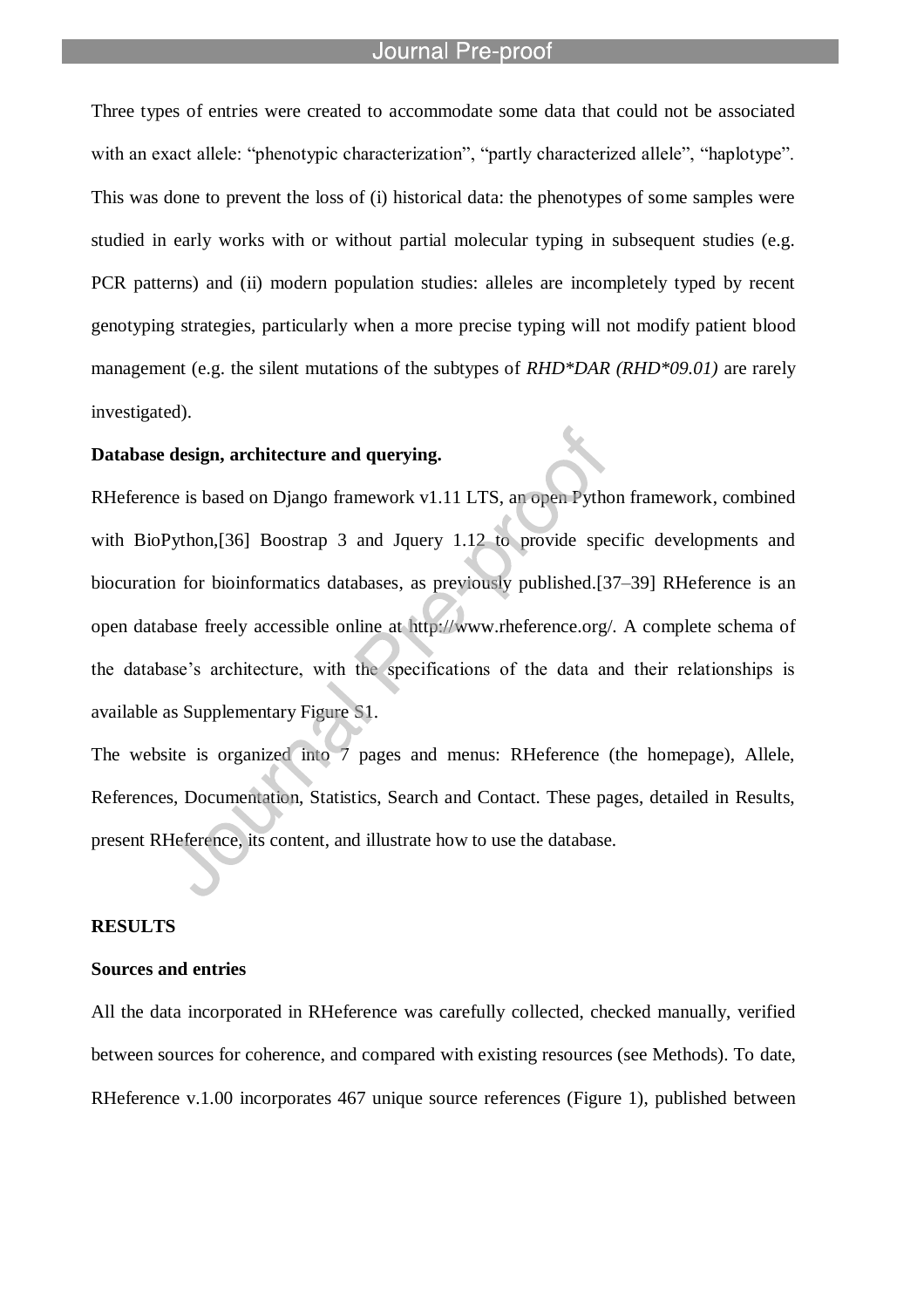1955 and 2020, including 387 peer-reviewed articles (82.9%) and 80 conference abstracts or other sources (online resources, thesis, etc.).

l

RHeference v.1.00 contains 805 entries: 710 *RHD* alleles (including *RHD\*01*), 11 *RHCE* alleles, 35 entries with partial molecular characterization, 30 with phenotypic characterization only, 3 haplotypes, and 16 miscellaneous entries. The latter include: erroneous sequences corrected in subsequent studies, intronic variants in remote zones of the *RHD* gene, and a few other, unclassifiable cases. There are 67 hybrid alleles.

No article or abstract could be found for 82 (10.1%) entries, 77 of which come from data deposited in Genbank. RHeference links 718 Genbank accession numbers; 548 entries have at least one accession number.

#### **Overview of** *RHD* **alleles**

Many positions within the *RHD* coding sequence have at least one known single nucleotide variation (SNV) (Figure 2). As expected, the most prevalent SNV in *RHD* alleles are those that match the *RHCE* sequence. The substitution c.667T>G is the most prevalent, found in 104 *RHD* alleles (14.6%), counting the hybrid alleles. The most common non-*RHCE* substitutions are c.186G $>$ T, c.410C $>$ T, c.819G $>$ A and c.1136C $>$ T, present in 18 (2.5%), 23 (3.2%), 20 (2.8%) and 334 (4.6%) alleles respectively. Table 1 presents the *RHD* alleles most frequently reported in the literature. Table 2 gives an overview of the characteristics and of the completion of the database for the *RHD* alleles.

#### **Entry layout**

Figure 3 shows the default, compact view for a RHeference entry, organized following the subsections detailed in Methods. The compact display gives access to the curated summarized annotation of the main characteristics derived from the data collected. Clicking each arrow on the right opens the expanded view for each section to reveal the detailed data linked to each source (e.g. in the Phenotype subsection: RH phenotypes other than for the D antigen, antigen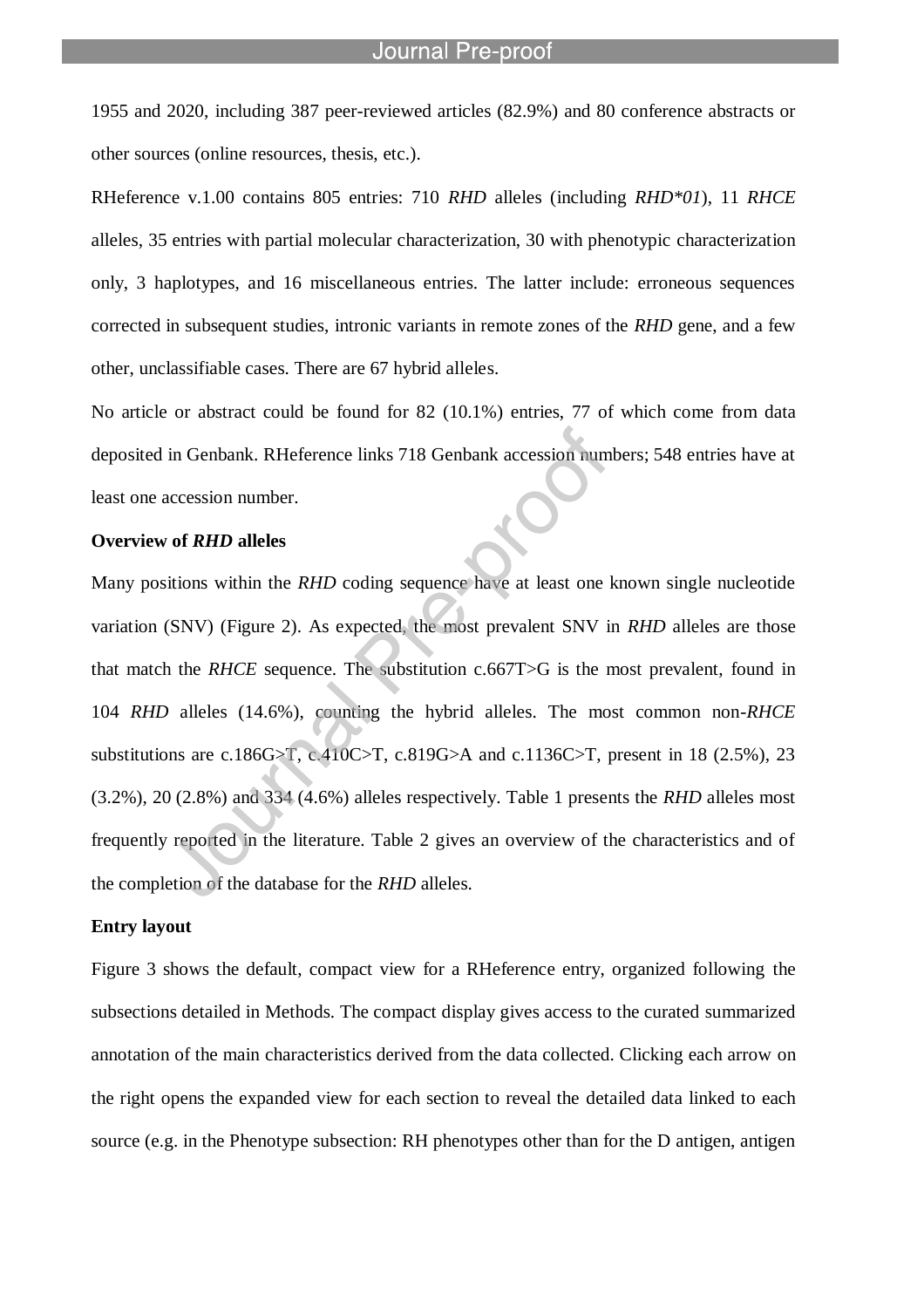density per Red Blood Cell, etc.) (Supplementary Figure S2). Many sections can be expanded further by clicking the plus signs.

l

#### **Website layout**

The 7 pages and menus of the website mentioned in Methods are accessible from the header (visible at the top of Figure 3). The homepage provides a brief description of the database. The Allele menu allows rapid browsing with a direct access to the list of all the entries. The References menu leads to the complete list of sources linked in the database. For each published article, the [Citation] tag leads to the corresponding PubMed entry or, whenever possible, to the Digital Object Identifier (doi). The [RHeference] tag leads to a page within the database dedicated to the source's details: title, authors, publication year, PMID, etc., with links to all the entries discussed within the source and a list of the annotations.

The Documentation page (http://www.rheference.org/documentation) provides a variety of information for the user, additional references (e.g. for each high- and low-frequency RH antigen), allowing for a better understanding of the significance and context of the data provided in the database. This page contains 6 tabs: (i) an Overview of the database with current database usage including querying, (ii) a commented Example of an entry, (iii) a schema of the database architecture, (iv) Funding and licensing information, (v) a presentation of the Collaborators on this project, and (vi) answers to Frequently Asked Questions (FAQ). The Statistics page is updated automatically when new data are incorporated to the database (http://www.rheference.org/statistics ), shows the distribution of variants along the sequence as in Figure 2, and a number of statistics and counts including those listed in Tables 1 and 2. The Search menu enables several types of queries, from simple to more complex possibilities, detailed in the next paragraph. The Contact page provides information about the database designers.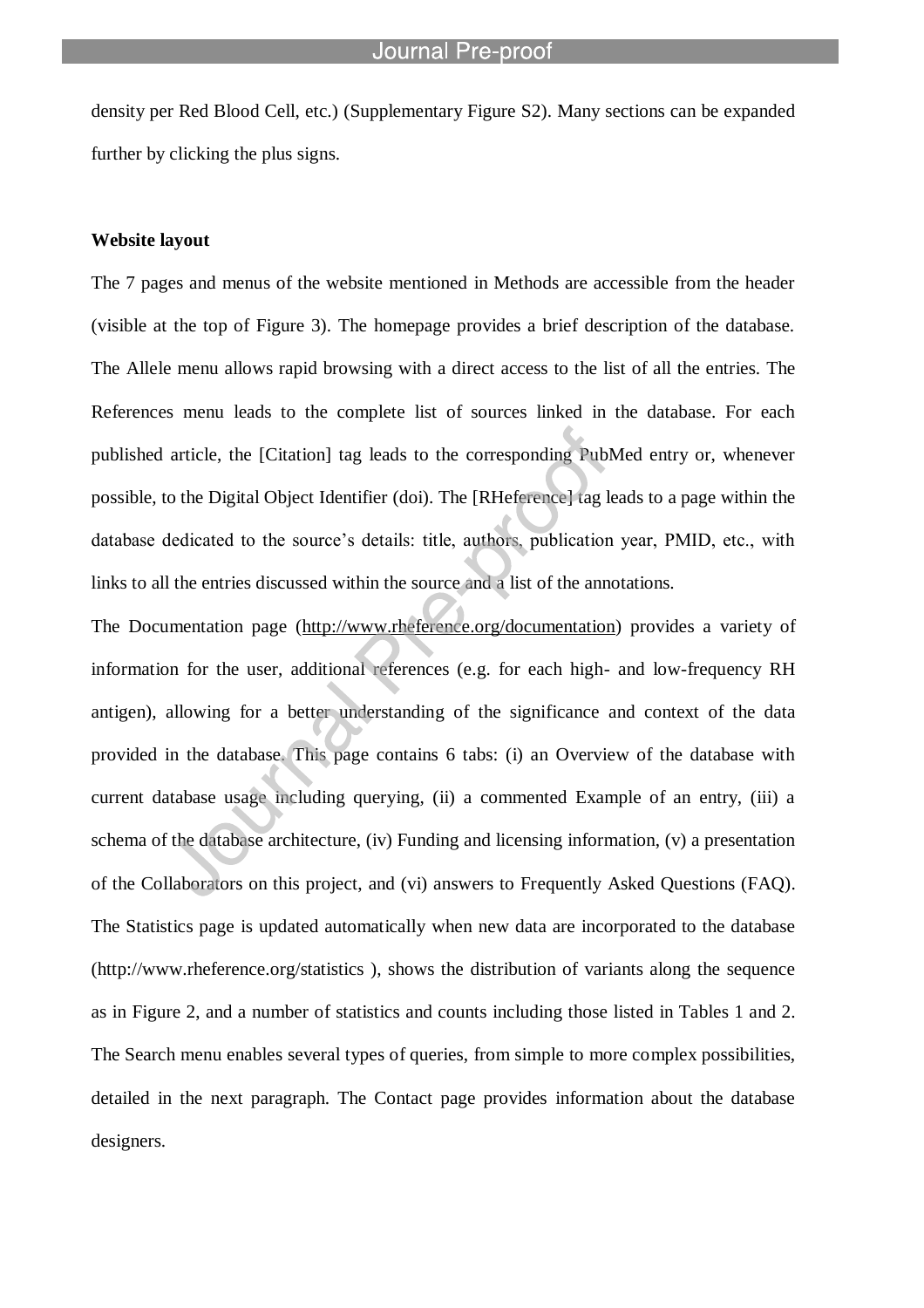l

#### **Queries**

As one of the main added values and specificities of RHeference, there are several query possibilities. First, within any entry, each characteristic can be clicked and opens a list of entries with similar data: a nucleotide or amino acid substitution, categorical data like phenotypes or haplotypes, etc. Second, the Quick search box in the website"s header is used to search by keyword or position. Words (e.g. "weak" or "DAU") are searched in allele names, and numbers are searched in nucleotide and amino acid substitutions (e.g. "1025" or "342"). The user must click on an entry name from the drop-down list to be redirected to the entry page. A search by keyword within allele names is also possible from the page By name and a search by position from the page By mutation, both accessed from the Search menu. Third, from the Search menu In exons, any number and combination of exonic mutations can be selected with an option to output alleles with all or any of the mutations. For instance, clicking on exons 5 and 8 to select c.697G>C and c.1136C>T, with the option "All positions selected present" lists 8 alleles, while a search with the option "Any positions selected present" lists 95 alleles. Finally, a Complex search form is available from the menu for advanced queries. For instance, selecting the DEL phenotype associated with the main phenotype "ce" outputs a list of 15 entries. For all query types except the Quick search, the output is a list of entries organized in a table with sorting options.

#### **DISCUSSION**

RHeference is a modern, powerful database for D variants. From the expertise gained on previous biocuration and databases on other topics,[37–39] we set up the database with modern technologies allowing simple and complex queries depending on the user's interest,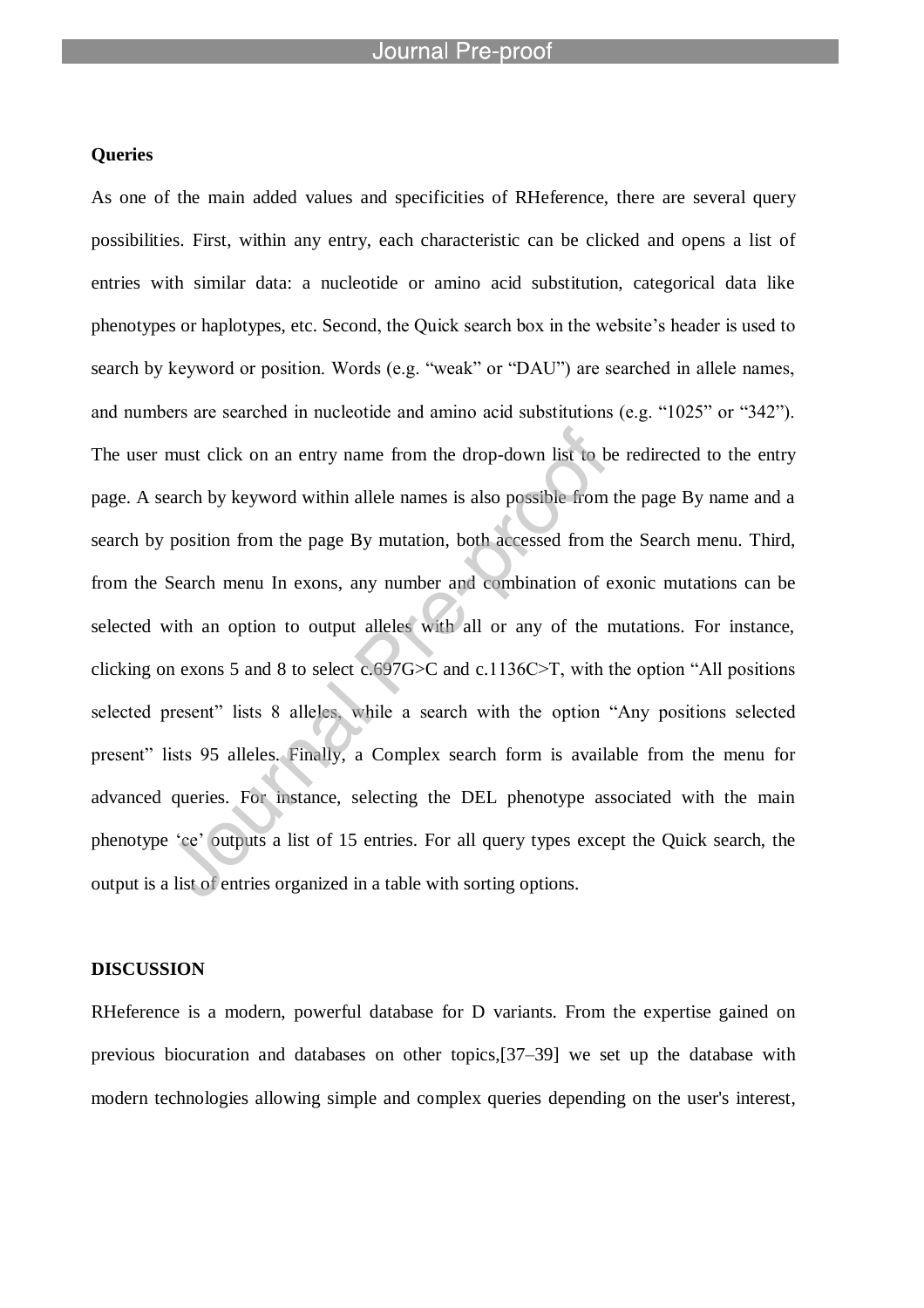many intradatabase links, a high flexibility for future developments and database updates and interconnection with other online databases and resources.

l

RHeference incorporates 467 sources, most of which are peer-reviewed articles. In RHeference v1.00, we focused on including one or more sources for each entry and for anti-D formation (Figure 1). We are (and will be) continuously including new sources, with yearly updates, or more frequently if a group of curators can be formed. Using the contact form (http://www.rheference.org/contact), users can report any relevant article or abstract, as well as any bugs or typographical errors. The most up-to-date statistics will be regularly updated and available at http://www.rheference.org/statistics

We have chosen to include some data presented in conference abstracts, particularly for alleles with no peer-reviewed reference and regarding anti-D formation. It is sometimes argued that the existence of anti-D which have not made it into peer-reviewed journals may be doubted.[40] However, publishing a full-length article for anti-D observed with limited serological data is challenging when the allele has been reported previously. Until some transfusion journals created "New allele report" sections,[41] it was also nearly impossible to publish a new allele separately. Nowadays, it may still be quite challenging for teams focusing on patient management to conduct the full serological and molecular analysis necessary for a submission. Many teams, including ours, retain several (or many!) new, partly analyzed alleles awaiting more data or new samples and analyses before considering fulllength publication. We consider reports in abstract form to be important data, if they are recognized as such, and have included some in RHeference. Each page dedicated to a source is clearly titled as "Article", "Abstract", or "Online Resource" (for links to The Human RhesusBase,[24] Genbank,[28] etc.).

For RHeference v1.00, we have chosen not to solicit data proceeding from personal communications or observations, which has not been peer reviewed. However, such data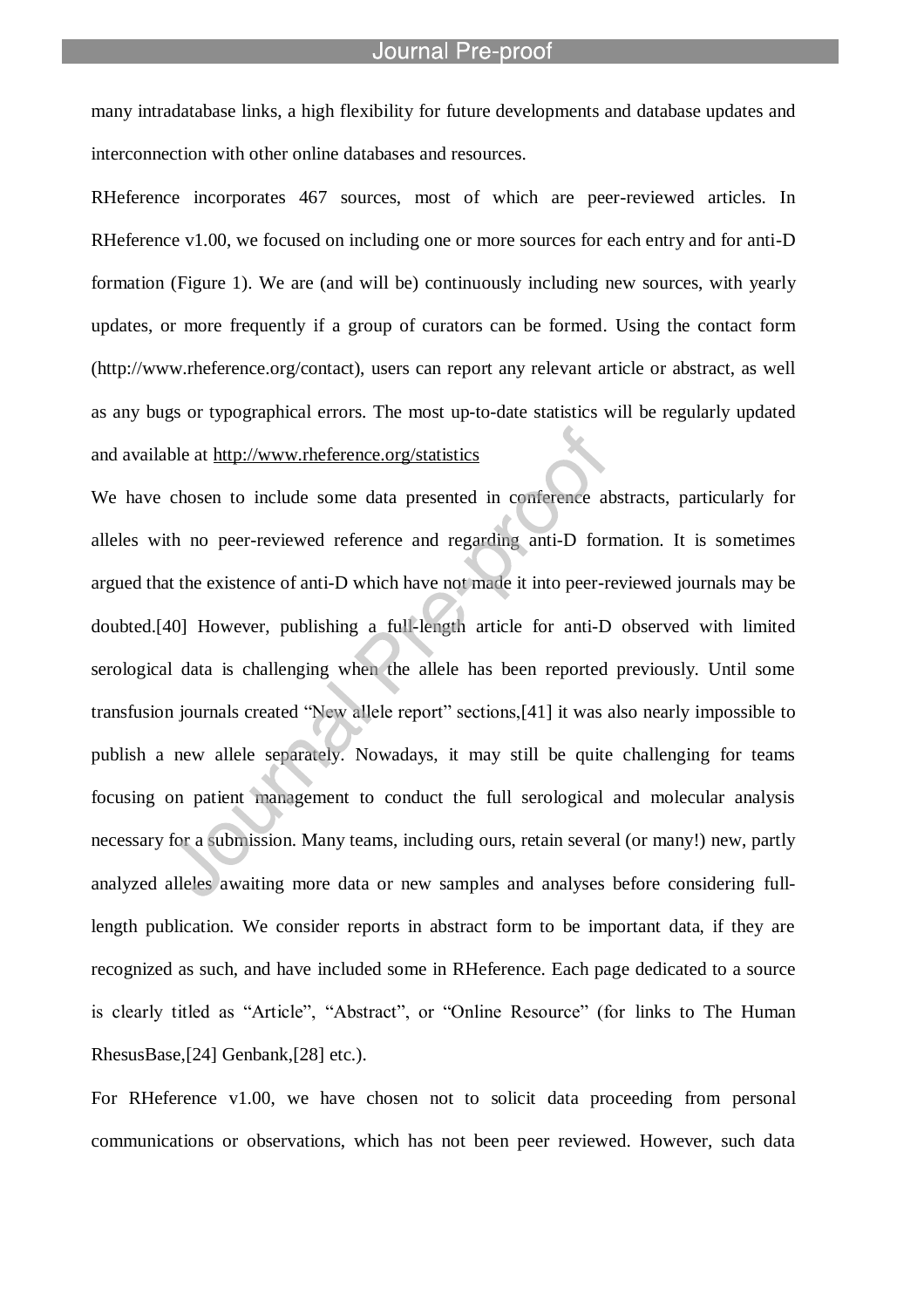l

could be considered for future evolutions of RHeference, as it could easily be included and flagged as unpublished observations. Sharing such data resulting from the experience and expertise of immunohematology reference laboratories and transfusion specialists would be of great value to the community. E.g. underlining which D variants are particularly prone to anti-D formation would be informative for blood banks with limited D negative pRBC resources.

As a point of comparison with the Human RhesusBase,[24] the best online resource to date, RHeference contains 721 alleles versus 591 for the Human RhesusBase, and 805 entries overall versus 620. Because all Genbank accession numbers have been included (i.e. when all 10 *RHD* exons were deposited separately for a single allele and explicitly linked in the publication), RHeference lists 718 Genbank accession numbers, while The Human RhesusBase has chosen to focus on the one or two most relevant accession number(s) for each allele and lists 552 Genbank accession numbers. The main way in which the data in RHeference complements The Human RhesusBase is that RHeference includes many more sources (467 versus 139 unique sources) and that all fields have been filled in RHeference when the data could be located. The number of alleles/entries with at least one link to an article or abstract is 89.9% in RHeference and 58.3% in the Human RhesusBase. The data within The Human RhesusBase was counted manually in January 2021.

One of the limitations of RHeference is that the allele assignments done by authors were not reinterpreted in the light of the limits of the methodologies used or subsequent allele descriptions, unless the authors themselves noted the limits of their genotyping methodology. When the authors noted limits, the data was associated with entries flagged as "partly characterized", e.g. *RHD\*weak D type 45.1 (RHD\*01W.45.1)* or *RHD\*weak D type 45.2 (RHD\*01W.45.2)*.[42] This may skew the data for some alleles for which subtypes are rarely separated, but probably with limited consequences overall. For instance, the silent mutations allowing the distinction between *RHD\*weak D type 4.2.0, .1, .2* and .3 (respectively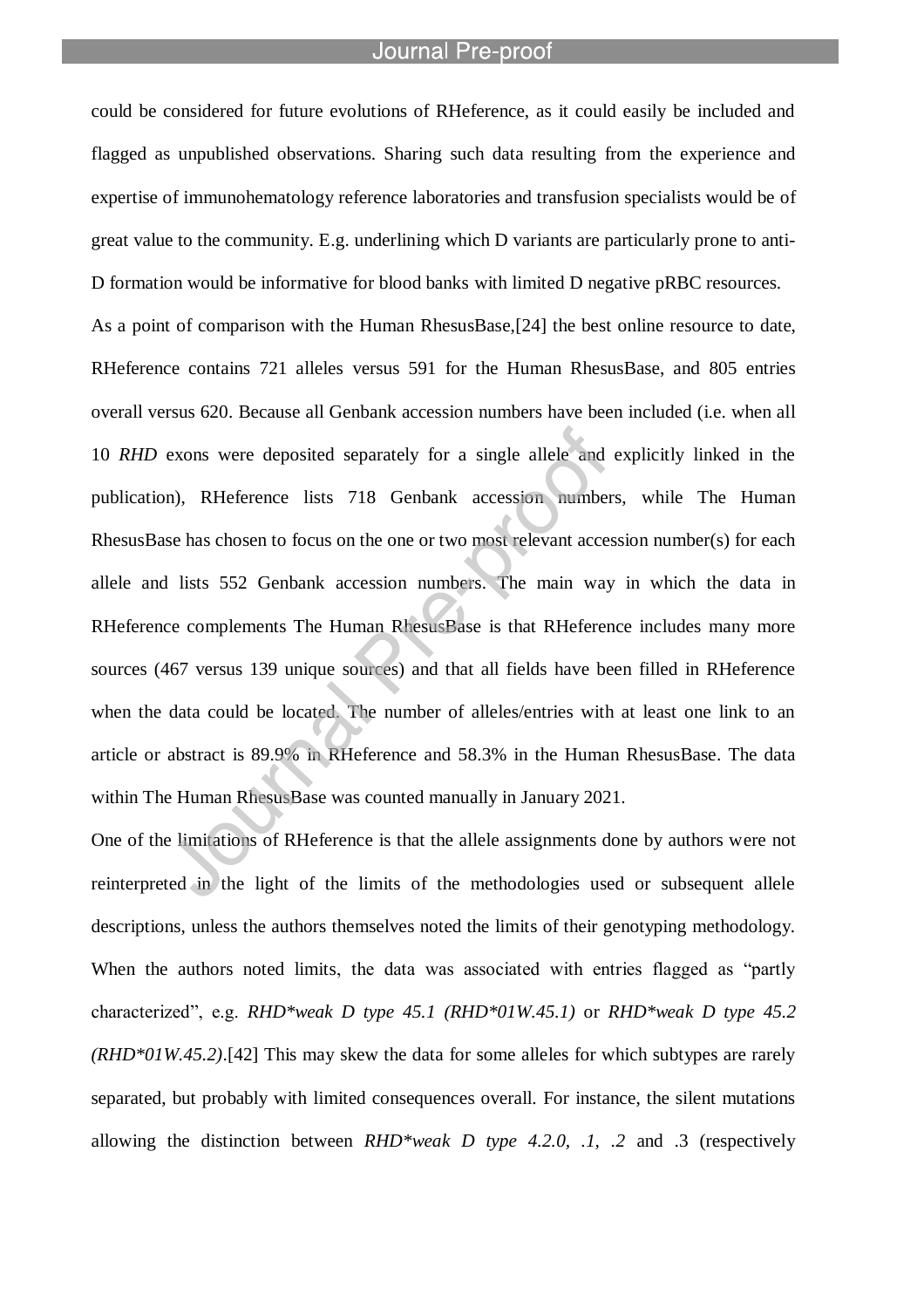*RHD\*09.01.00, .01, .02* and *.03*) are not included in recent genotyping platforms, but all these alleles code for the same protein sequence with p.T201R, p.F223V, and p.I342T.

l

Reports of *RHD* alleles in many populations and countries are listed in RHeference as observed by immunohematologists. Immunogenomics studies on the RH blood group system have been performed in a relatively small number of areas (Europe, North America, Eastern Asia), and this disequilibrium influences the alleles described to-date in an immunohematology setting, the number of reports in patients, and some of the early assumptions of the geographic origin of some alleles. *RHD* genotyping is spreading worldwide[43–45]. Making data easily accessible through RHeference will help teams pinpoint relevant alleles to look for within local minority communities, inform decisionmaking for countries starting to implement *RHD* genotyping and encourage underrepresented countries to perform studies or collaborate [46–56] to fill in the gaps that remain from an immunogenomics standpoint. Such data included in RHeference are not allele prevalence data but reflect practical observations in immunohematology, as a complement to the databases mapping human genetic variation, such as the Genome Aggregation Database (gnomAD),[57,58] The ISBT blood group database project for all blood groups [59] is likely to include links to these databases. In the meantime, RHeference provides links to the Erythrogene project website.[25] Interconnections between RHeference and other databases will be discussed with existing, established and future databases maintainers.

Experts currently agree on the management of a minority of *RHD* alleles[40] because of the rarity of most alleles, the heterogeneous observations or simply the insufficient data regarding anti-D antibody formation. Patient management depends on local policies for each variant: some countries focus on preventing potential anti-D formation[40,60] while others treat individuals with weak D phenotypes as "normal" D positive unless anti-D is detected.[57,61]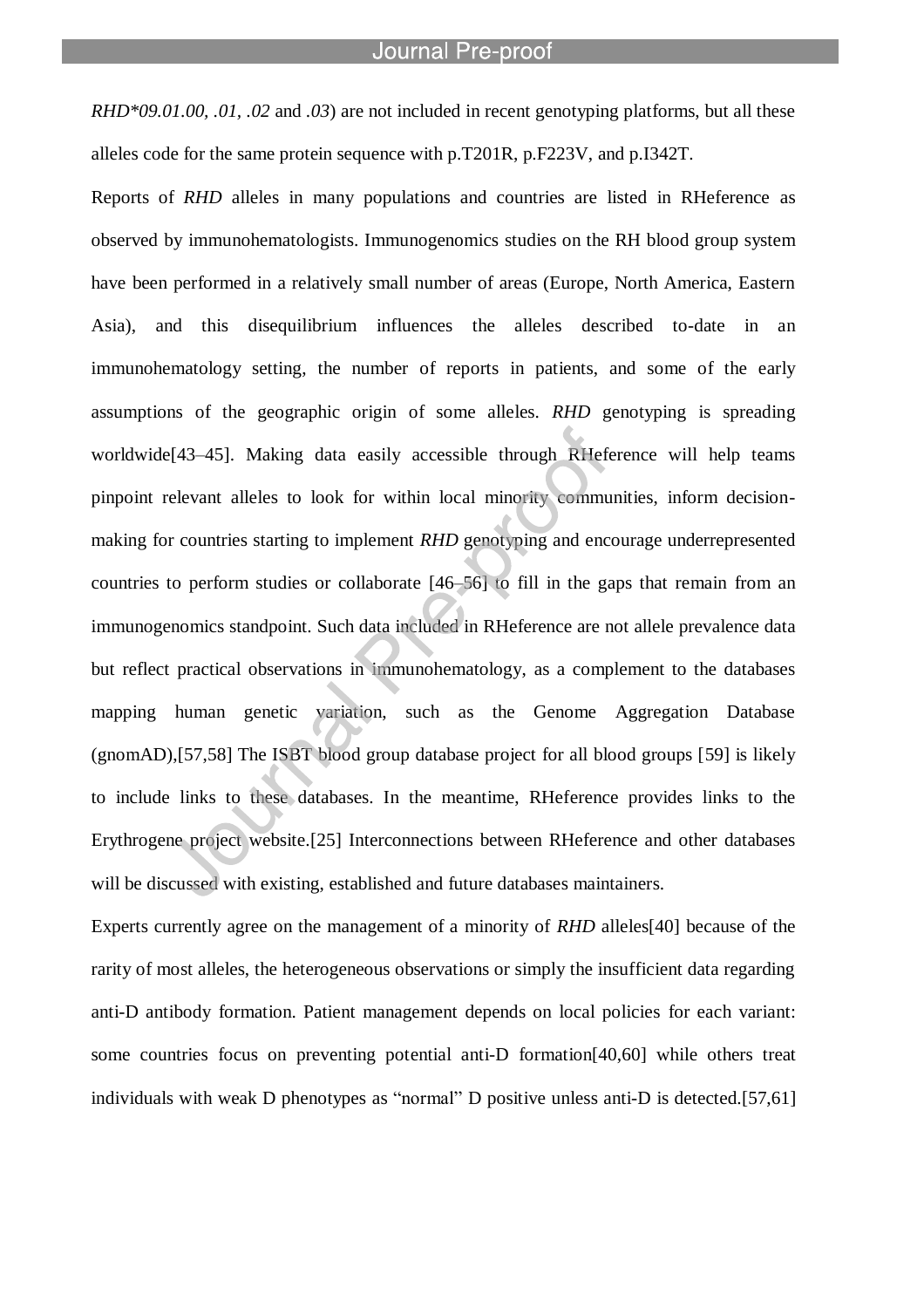By linking to all the anti-D reports, RHeference will help highlight which alleles may benefit from a discussion between experts.

l

OUTSIDE

#### **CONCLUSIONS**

With 467 references and 805 entries to date, RHeference provides an extensive review and pinpoints the gaps in current knowledge regarding D variants. Thanks to its features and numerous query options, it provides easy access and opens new possibilities to articulate available data, as a complement to existing resources. It also provides many additional information and links to publications of different kinds, useful for specialists and nonspecialists. The overview it provides and the capacity to focus on points of interest by flexible queries paves the way to a better understanding of the D antigen and the RH blood group system. The database will continue to grow as our knowledge expands and new articles are published.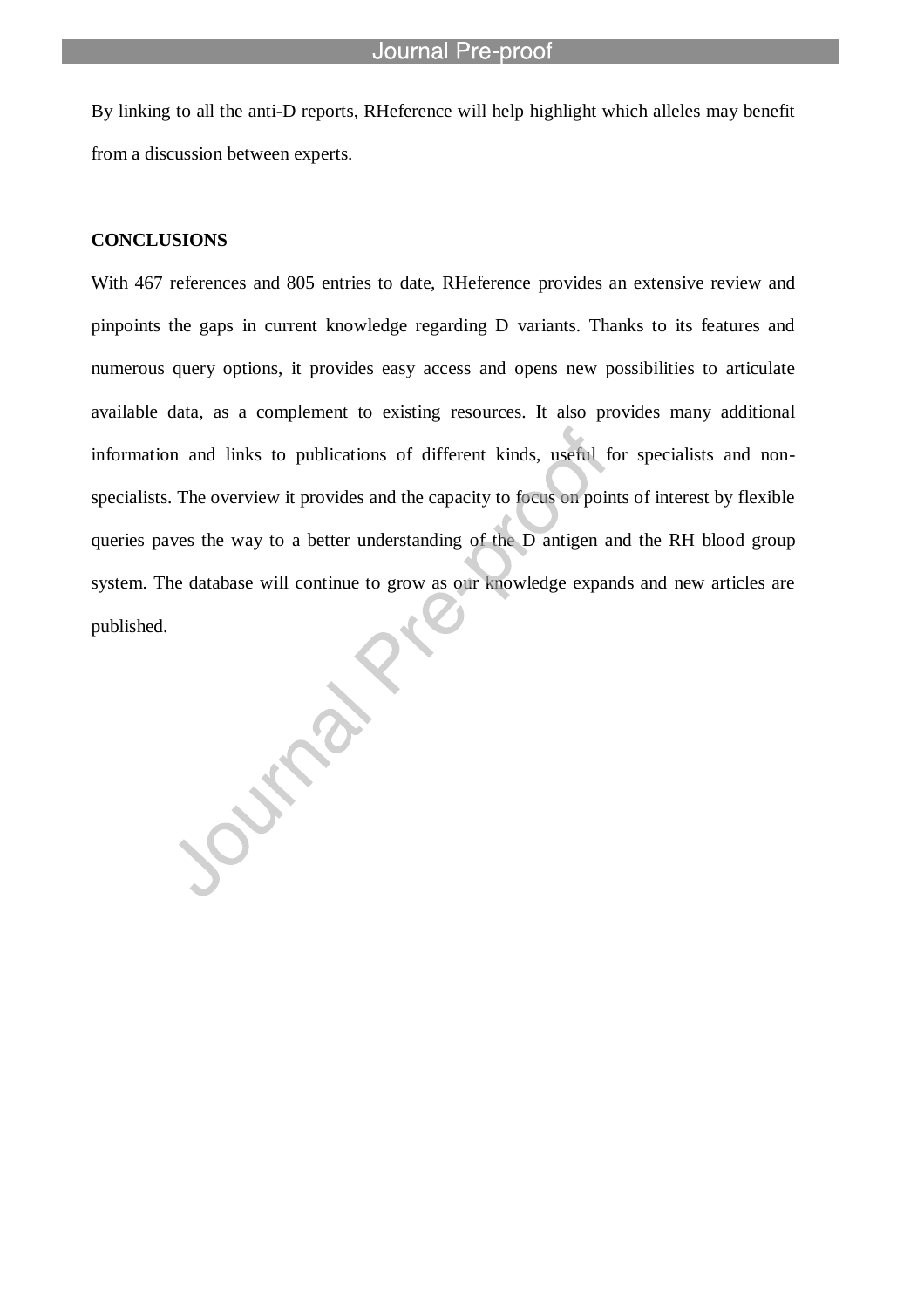### **ACKNOWLEDGEMENTS**

l

The authors would like to thank all the people who showed enthusiastic support for this project, including at the 2019 Congress of the International Society of Blood Transfusion in Basel and on ResearchGate.net. We also thank Philip Berardi (The Ottawa Hospital/University of Ottawa, Canada), Gwen Clarke (University of Alberta, Canadian Blood Services, Canada), Yann Fichou (Université de Brest, Etablissement français du sang de Brest, France), Jelena Lukacevic Krstic (Split University Hospital Center, Croatia) and Maria José Rodrigues (Centro de Sangue e da Transplantação de Lisboa, Portugal) for their responses to our inquiries regarding their papers and/or abstracts.

### **WEB RESOURCES**

- New York Blood Center's Table for *RHCE* alleles: www.bloodgroupgenomics.org/rhce/rhce-table/ (accessed 20/03/2021)
- Erythrogene: www.erythrogene.com/ (accessed 27/07/2020)
- Genbank: www.ncbi.nlm.nih.gov/genbank/ (accessed 14/01/2021)
- ISBT Working Party for Red Cell Immunogenetics and Blood Group Terminology allele tables: www.isbtweb.org/working-parties/red-cell-immunogenetics-and-bloodgroup-terminology/ (accessed 27/12/2020)
- PubMed: www.pubmed.ncbi.nlm.nih.gov/ (accessed 14/01/2021)
- RHeference: www.rheference.org/ (accessed 14/01/2021)
- The Human RhesusBase www.rhesusbase.info/ (accessed 14/01/2021)

#### **FUNDING AND RESOURCES**

This work was supported by grants (2016 and 2018) from Laboratory of Excellence GR-Ex, reference ANR-11-LABX-0051. The labex GR-Ex is funded by the program "Investissements d"avenir" of the French National Research Agency, reference ANR-11-IDEX-0005-02.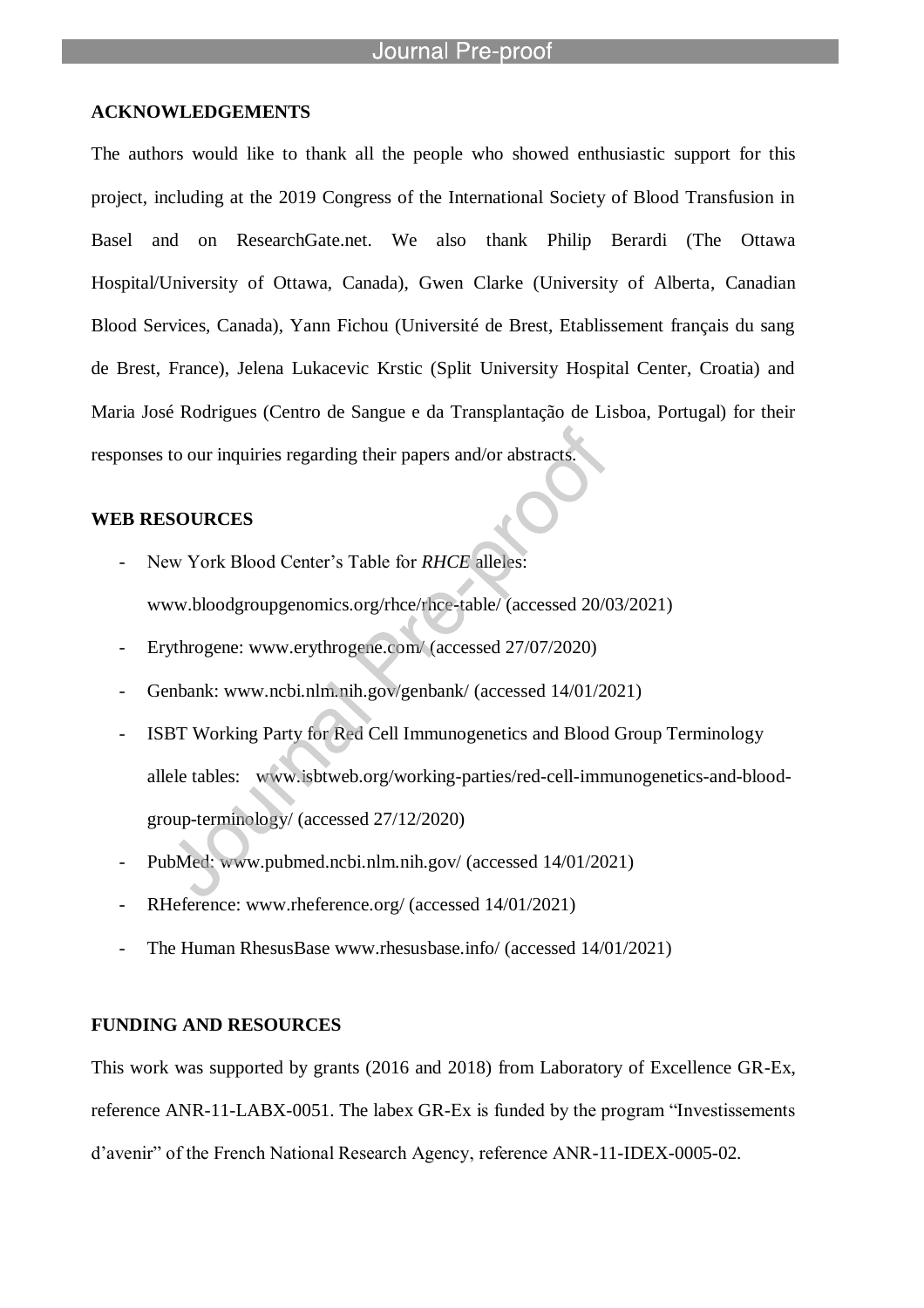This work was performed using high performing computing resources from GENCI–CINES (Grants 2018-A0040710370, 2020- A0070710961 and 2020-A0080711465).

l

The authors thank the Nantes Université SCI for infrastructure support and web hosting of the database.

AdB acknowledges the Indo-French Centre for the Promotion of Advanced Research / CEFIPRA for collaborative grants (numbers 5302-2), and French National Research Agency with grant ANR-19-CE17-0021 (BASIN).

The funding bodies have no role in the design of the study and collection, analysis, interpretation of data nor in writing the manuscript.

### **AUTHORSHIP CONTRIBUTIONS**

**Aline Floch**: Conceptualization, Methodology, Validation, Formal analysis, Investigation, Data Curation, Writing - Original Draft, Visualization, Funding acquisition; **Stéphane Téletchéa**: Conceptualization, Methodology, Software, Validation, Formal analysis, Resources, Data Curation, Writing - Review & Editing, Visualization; **Christophe Tournamille**: Conceptualization, Validation, Formal analysis, Investigation, Resources, Data Curation, Writing - Review & Editing, Supervision, Funding acquisition; **Alexandre G. de Brevern**: Conceptualization, Methodology, Software, Validation, Formal analysis, Resources, Data Curation, Writing - Original Draft, Visualization, Supervision, Project administration, Funding acquisition; **France Pirenne**: Conceptualization, Validation, Formal analysis, Investigation, Resources, Data Curation, Writing - Review & Editing, Supervision, Project administration, Funding acquisition

#### **DISCLOSURE OF CONFLICTS OF INTEREST**

The authors declare that they have no conflicts of interest relevant to the manuscript submitted.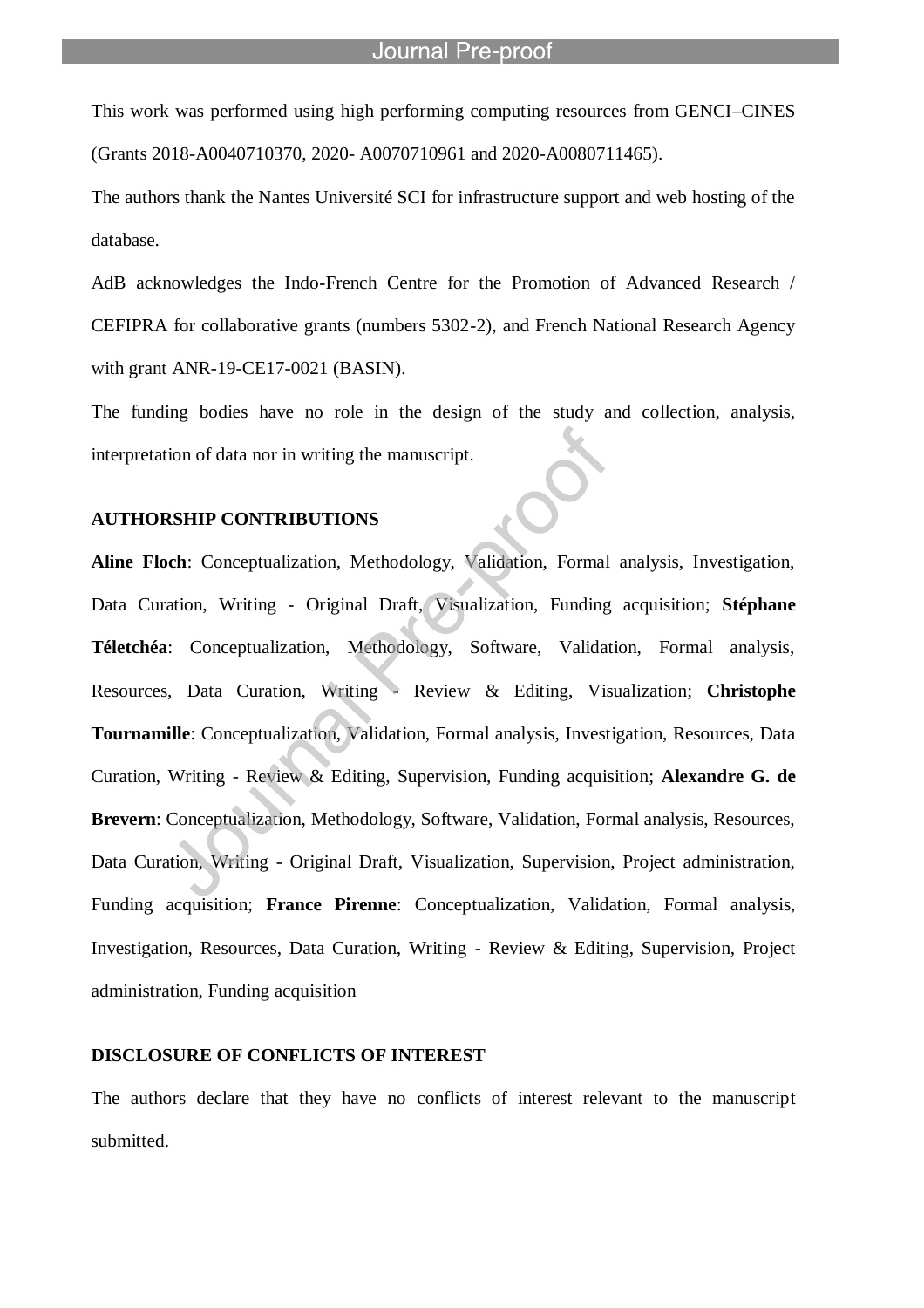l

#### **REFERENCES**

- [1] Storry JR, Castilho L, Chen Q, Daniels GL, Denomme GA, Flegel WA, et al. International society of blood transfusion working party on red cell immunogenetics and terminology: report of the Seoul and London meetings. ISBT Sci Ser 2016;11:118–22. https://doi.org/10.1111/voxs.12280.
- [2] Storry JR, Clausen FB, Castilho L, Chen Q, Daniels GL, Denomme G, et al. International Society of Blood Transfusion Working Party on Red Cell Immunogenetics and Blood Group Terminology: Report of the Dubai, Copenhagen and Toronto meetings. Vox Sang 2019;114:95–102. https://doi.org/10.1111/vox.12717.
- [3] Chou ST, Westhoff CM. The Rh and RhAG blood group systems. Immunohematology 2010;26:178–86.
- [4] Lacey PA, Caskey CR, Werner DJ, Moulds JJ. Fatal hemolytic disease of a newborn due to anti-D in an Rh-positive Du variant mother. Transfusion 1983;23:91–4. https://doi.org/10.1046/j.1537-2995.1983.23283172867.x.
- [5] Gibble JW, Shirey RS, Ness PM. The Du phenotype, serology, and clinical relevance. Crit Rev Clin Lab Sci 1984;21:229–53. https://doi.org/10.3109/10408368409165783.
- [6] Tippett P, Sanger R. Observations on subdivisions of the Rh antigen D. Vox Sang 1962;7:9–13. https://doi.org/10.1111/j.1423-0410.1962.tb03223.x.
- [7] Lomas C, McColl K, Tippett P. Further complexities of the Rh antigen D disclosed by testing category DII cells with monoclonal anti-D. Transfus Med 1993;3:67–9. https://doi.org/10.1111/j.1365-3148.1993.tb00106.x.
- [8] Tippett P, Lomas-Francis C, Wallace M. The Rh antigen D: partial D antigens and associated low incidence antigens. Vox Sang 1996;70:123–31. https://doi.org/10.1111/j.1423-0410.1996.tb01309.x.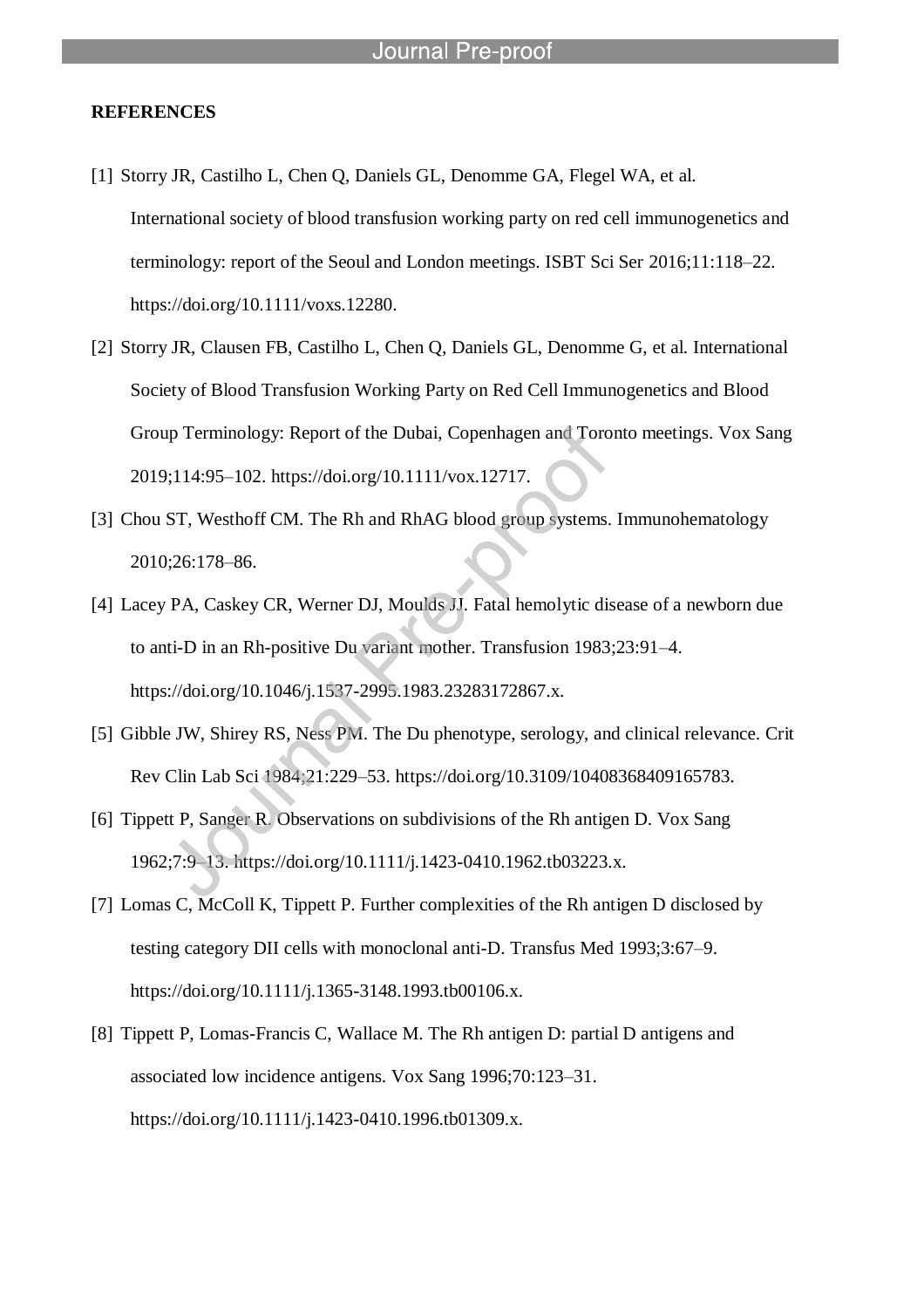[9] Lomas C, Grässmann W, Ford D, Watt J, Gooch A, Jones J, et al. FPTT is a lowincidence Rh antigen associated with a "new" partial Rh D phenotype, DFR. Transfusion 1994;34:612–6. https://doi.org/10.1046/j.1537-2995.1994.34794330017.x.

- [10] Wallace M, Lomas-Francis C, Beckers EA, Bruce M, Campbell G, Chatfield S, et al. DBT: a partial D phenotype associated with the low-incidence antigen Rh32. Transfus Med 1997;7:233–8. https://doi.org/10.1046/j.1365-3148.1997.d01-32.x.
- [11] Noizat-Pirenne F, Le Pennec P-Y, Mouro I, Roussel M, Cartron J-P, Ansart-Pirenne H. DAL: a new partial RHD phenotype. Transfusion 2001;41:971–2. https://doi.org/10.1046/j.1537-2995.2001.41070971.x.
- [12] Colin Y, Chérif-Zahar B, Le Van Kim C, Raynal V, Van Huffel V, Cartron J-P. Genetic basis of the RhD-positive and RhD-negative blood group polymorphism as determined by Southern analysis. Blood 1991;78:2747–52.
- [13] Wagner FF, Flegel WA. RHCE represents the ancestral RH position, while RHD is the duplicated gene. - PubMed - NCBI. Blood 2002;99:2272–4. https://doi.org/10.1182/blood-2001-12-0153.
- [14] Wagner FF, Gassner C, Muller TH, Schonitzer D, Schunter F, Flegel WA. Three molecular structures cause rhesus D category VI phenotypes with distinct immunohematologic features. Blood 1998;91:2157–68.
- [15] Wagner FF, Gassner C, Müller TH, Schönitzer D, Schunter F, Flegel WA. Molecular basis of weak D phenotypes. Blood 1999;93:385–93.
- [16] Wagner FF, Frohmajer A, Ladewig B, Eicher NI, Lonicer CB, Müller TH, et al. Weak D alleles express distinct phenotypes. Blood 2000;95:2699–708.
- [17] Westhoff CM, Vege S, Halter-Hipsky C, Whorley T, Hue-Roye K, Lomas-Francis C, et al. DIIIa and DIII Type 5 are encoded by the same allele and are associated with altered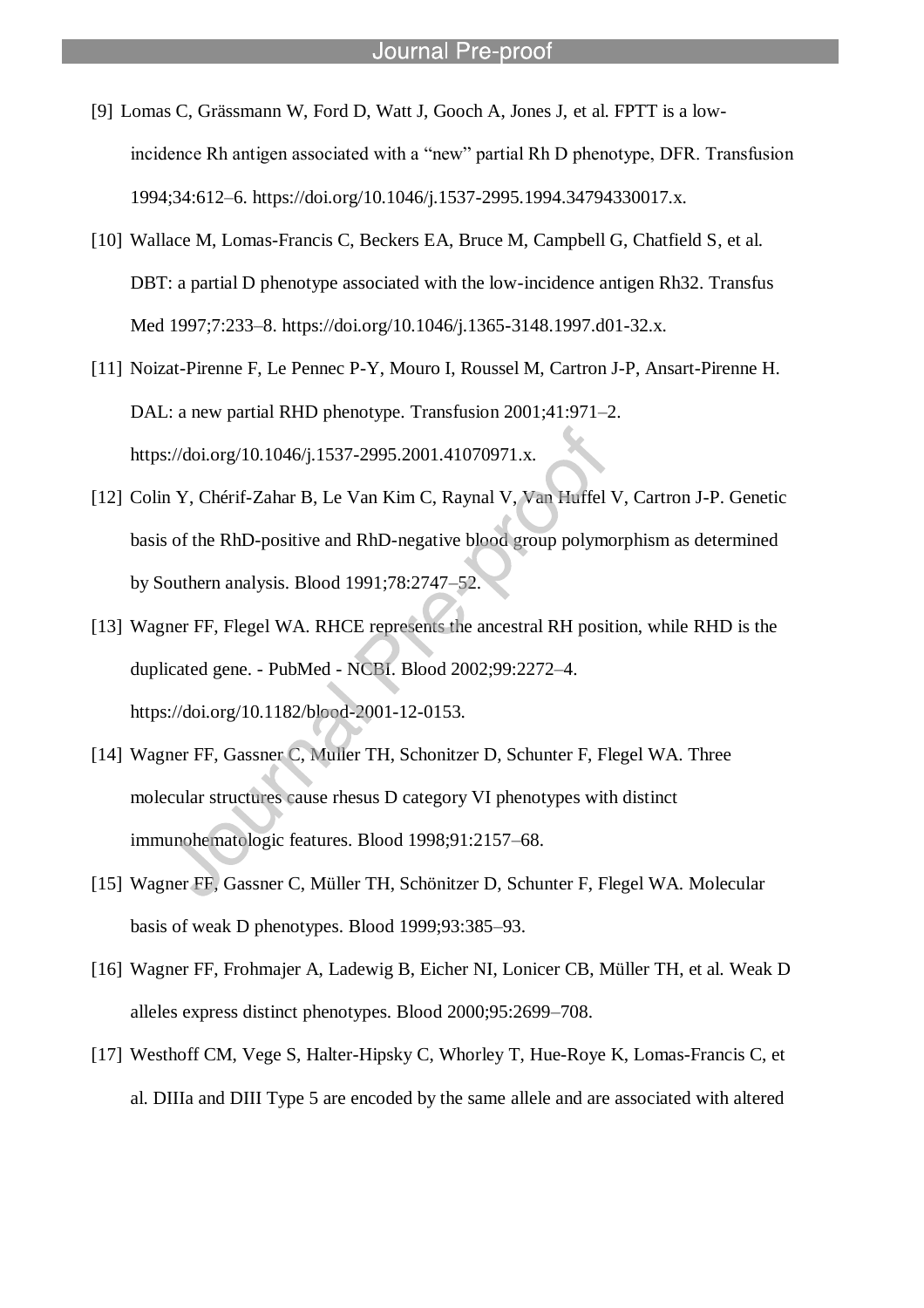RHCE\*ce alleles: clinical implications. Transfusion 2010;50:1303–11.

https://doi.org/10.1111/j.1537-2995.2009.02573.x.

- [18] Reid ME, Hipsky CH, Velliquette RW, Lomas-Francis C, Larimore K, Olsen C. Molecular background of RH in Bastiaan, the RH:-31,-34 index case, and two novel RHD alleles. Immunohematology 2012;28:97–103.
- [19] Lomas-Francis C, Halter Hipsky C, Velliquette RW, Reid ME. DIII Type 7 is likely the original serologically defined DIIIb. Transfusion 2012;52:39–42. https://doi.org/10.1111/j.1537-2995.2011.03233.x.
- [20] von Zabern I, Wagner FF, Moulds JM, Moulds JJ, Flegel WA. D category IV: a group of clinically relevant and phylogenetically diverse partial D. Transfusion 2013;53:2960–73. https://doi.org/10.1111/trf.12145.
- [21] Landrum MJ, Lee JM, Benson M, Brown GR, Chao C, Chitipiralla S, et al. ClinVar: improving access to variant interpretations and supporting evidence. Nucleic Acids Res 2018;46:D1062–7. https://doi.org/10.1093/nar/gkx1153.
- [22] Huang C-H, Cheng G, Liu Z, Chen Y, Reid ME, Halverson G, et al. Molecular basis for Rhnull syndrome: Identification of three new missense mutations in the Rh50 glycoprotein gene. Am J Hematol 1999;62:25–32. https://doi.org/10.1002/(SICI)1096- 8652(199909)62:1<25::AID-AJH5>3.0.CO;2-K.
- [23] Haer-Wigman L, Veldhuisen B, Jonkers R, Lodén M, Madgett TE, Avent ND, et al. RHD and RHCE variant and zygosity genotyping via multiplex ligation-dependent probe amplification. Transfusion 2013;53:1559–74. https://doi.org/10.1111/j.1537- 2995.2012.03919.x.
- [24] Wagner FF, Flegel WA. The Rhesus Site. Transfus Med Hemother 2014;41:357–63. https://doi.org/10.1159/000366176.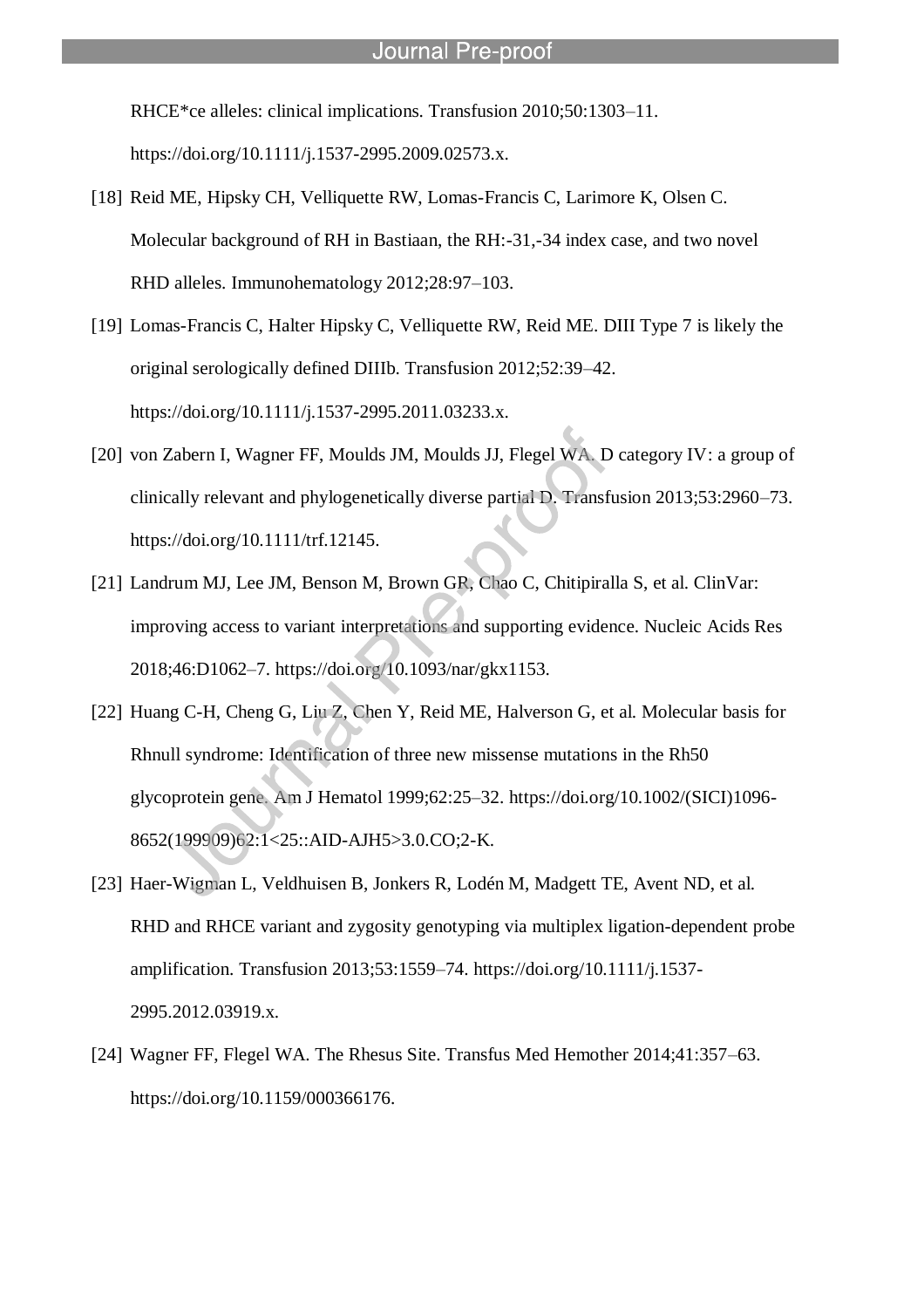[25] Möller M, Jöud M, Storry JR, Olsson ML. Erythrogene: a database for in-depth analysis of the extensive variation in 36 blood group systems in the 1000 Genomes Project. Blood Adv 2016;1:240–9. https://doi.org/10.1182/bloodadvances.2016001867.

- [26] Lane WJ, Westhoff CM, Gleadall NS, Aguad M, Smeland-Wagman R, Vege S, et al. Automated typing of red blood cell and platelet antigens: a whole-genome sequencing study. Lancet Haematol 2018;5:e241–51. https://doi.org/10.1016/S2352-3026(18)30053- X.
- [27] Patnaik SK, Helmberg W, Blumenfeld OO. BGMUT: NCBI dbRBC database of allelic variations of genes encoding antigens of blood group systems. Nucleic Acids Res 2012;40:D1023-1029. https://doi.org/10.1093/nar/gkr958.
- [28] Benson DA, Cavanaugh M, Clark K, Karsch-Mizrachi I, Lipman DJ, Ostell J, et al. GenBank. Nucleic Acids Res 2013;41:D36-42. https://doi.org/10.1093/nar/gks1195.
- [29] Flegel WA, Wagner FF, Chen Q, Schlanser G, Frame T, Westhoff CM, et al. The RHCE allele ceCF: the molecular basis of Crawford (RH43). Transfusion 2006;46:1334–42. https://doi.org/10.1111/j.1537-2995.2006.00901.x.
- [30] Hipsky CH, Lomas-Francis C, Fuchisawa A, Reid ME, Moulds M, Christensen J, et al. RHCE<sup>\*</sup>ceCF encodes partial c and partial e but not CELO, an antigen antithetical to Crawford. Transfusion 2011;51:25–31. https://doi.org/10.1111/j.1537- 2995.2010.02764.x.
- [31] Chen Q, Hustinx H, Flegel WA. The RHCE allele ceSL: the second example for D antigen expression without D-specific amino acids. Transfusion 2006;46:766–72. https://doi.org/10.1111/j.1537-2995.2006.00795.x.
- [32] Floch A, Pirenne F, Barrault A, Chami B, Toly-Ndour C, Tournamille C, et al. Insights into anti-D formation in carriers of RhD variants through studies of 3D intraprotein interactions. Transfusion. 2021 Feb 14. doi: 10.1111/trf.16301.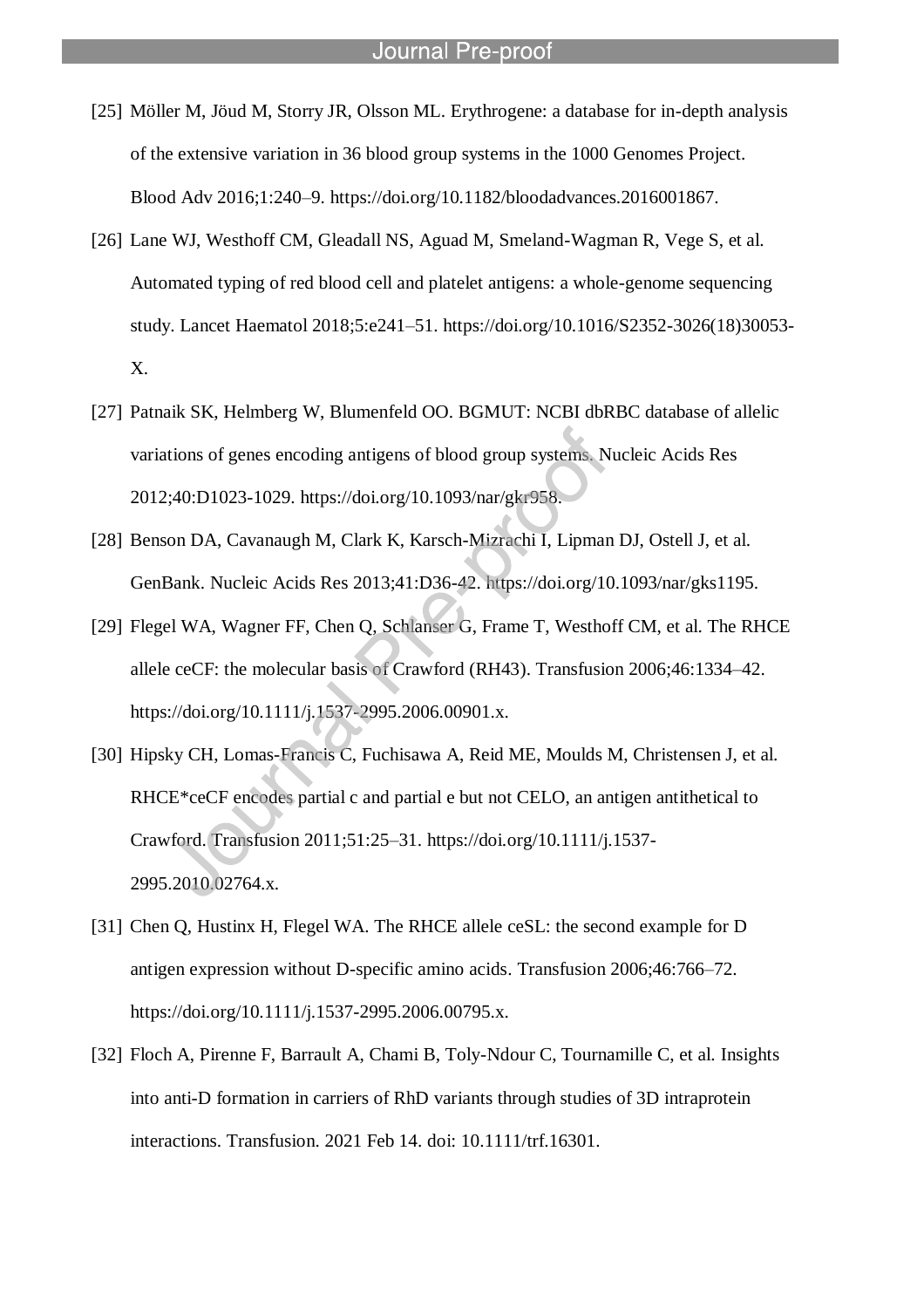[33] Scott SA, Nagl L, Tilley L, Liew Y-W, Condon J, Flower R, et al. The RHD(1227G>A) DEL-associated allele is the most prevalent DEL allele in Australian D- blood donors with C+ and/or E+ phenotypes. Transfusion 2014;54:2931–40. https://doi.org/10.1111/trf.12701.

- [34] Mota M, Dezan, Marcia Regina M, Valgueiro MC, Sakashita AM, Kutner JM, Castilho L. RHD allelic identification among D-Brazilian blood donors as a routine test using pools of DNA. J Clin Lab Anal 2012;26:104–8. https://doi.org/10.1002/jcla.21489.
- [35] Yan L, Wu J, Zhu F, Hong X, Xu X. Molecular basis of D variants in Chinese persons. Transfusion 2007;47:471–7. https://doi.org/10.1111/j.1537-2995.2006.01138.x.
- [36] Cock PJA, Antao T, Chang JT, Chapman BA, Cox CJ, Dalke A, et al. Biopython: freely available Python tools for computational molecular biology and bioinformatics. Bioinformatics 2009;25:1422–3. https://doi.org/10.1093/bioinformatics/btp163.
- [37] Téletchéa S, Santuz, Hubert H, Léonard S, Etchebest C. Repository of Enriched Structures of Proteins Involved in the Red Blood Cell Environment (RESPIRE). PLoS One 2019;14:e0211043. https://doi.org/10.1371/journal.pone.0211043.
- [38] Gheyouche E, Launay R, Lethiec J, Labeeuw A, Roze C, Amossé A, et al. DockNmine, a Web Portal to Assemble and Analyse Virtual and Experimental Interaction Data. Int J Mol Sci 2019;20. https://doi.org/10.3390/ijms20205062.
- [39] Teletchea S, Teletchea F. STOREFISH 2.0: a database on the reproductive strategies of teleost fishes. Database (Oxford) 2020;2020. https://doi.org/10.1093/database/baaa095.
- [40] Sandler SG, Flegel WA, Westhoff CM, Denomme GA, Delaney M, Keller MA, et al. It's time to phase in RHD genotyping for patients with a serologic weak D phenotype. College of American Pathologists Transfusion Medicine Resource Committee Work Group. Transfusion 2015;55:680–9. https://doi.org/10.1111/trf.12941.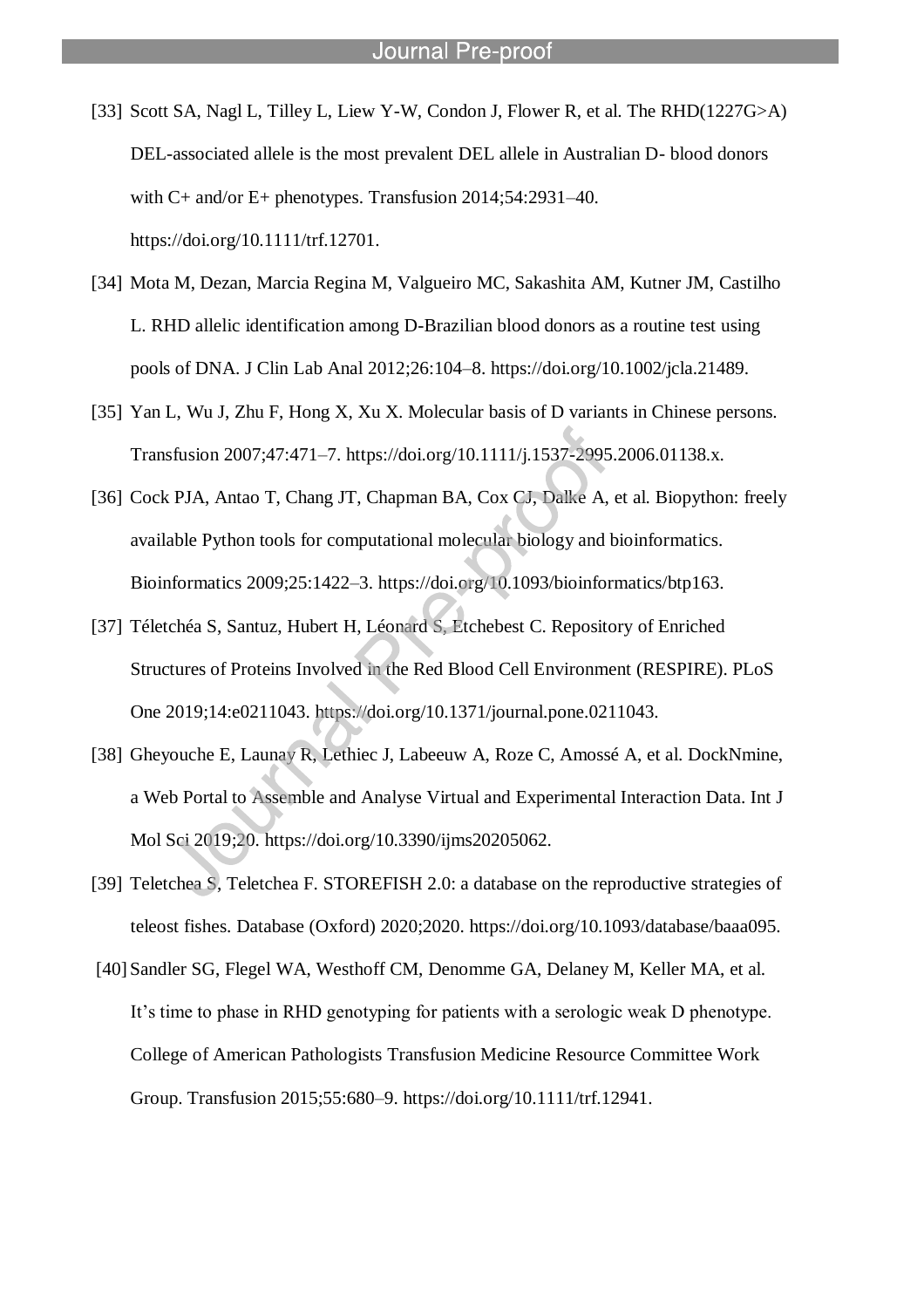[41] Westhoff CM, Ness PM. Single-page reports of new alleles or antigens. Transfusion 2013;53:929–929. https://doi.org/10.1111/trf.12210.

- [42] Fichou Y, Le Maréchal C, Jamet D, Bryckaert L, Ka C, Audrézet M-P, et al. Establishment of a medium-throughput approach for the genotyping of RHD variants and report of nine novel rare alleles. Transfusion 2013;53:1821–8. https://doi.org/10.1111/trf.12009.
- [43] Ouchari M, Srivastava K, Romdhane H, Jemni Yacoub S, Flegel WA. Transfusion strategy for weak D Type 4.0 based on RHD alleles and RH haplotypes in Tunisia. Transfusion 2018;58:306–12. https://doi.org/10.1111/trf.14411.
- [44] Brajovich MEL, Boggione CT, Biondi CS, Racca AL, Tarragó M, Nogués N, et al. Comprehensive analysis of RHD alleles in Argentineans with variant D phenotypes. Transfusion 2012;52:389–96. https://doi.org/10.1111/j.1537-2995.2011.03297.x.
- [45] Lukacevic Krstic J, Dajak S, Bingulac-Popovic J, Dogic V, Mratinovic-Mikulandra J. Anti-D Antibodies in Pregnant D Variant Antigen Carriers Initially Typed as RhD. Transfus Med Hemother 2016;43:419–24. https://doi.org/10.1159/000446816.
- [46] Koutsouri T, Chaiκali A, Giannopoulos A, Douramani P, Flesiopoulou I, Panos P, et al. Frequency distribution of RHD alleles among Greek donors with weak D phenotypes demonstrates a distinct pattern in central European countries. Transfus Med 2019;29:468–70. https://doi.org/10.1111/tme.12623.
- [47] Guzijan G, Jovanovic Srzentic S, Pavlovic Jankovic N, Djilas I, Lilić M. Implementation of Molecular RHD Typing at Two Blood Transfusion Institutes from Southeastern Europe. Transfus Med Hemother 2019;46:114–20. https://doi.org/10.1159/000496751.
- [48] Safic Stanic H, Dogic V, Herceg I, Jagnjic S, Bingulac-Popovic J, Babic I, et al. D variants in the population of D-negative blood donors in the north-eastern region of Croatia. Transfus Med 2020. https://doi.org/10.1111/tme.12726.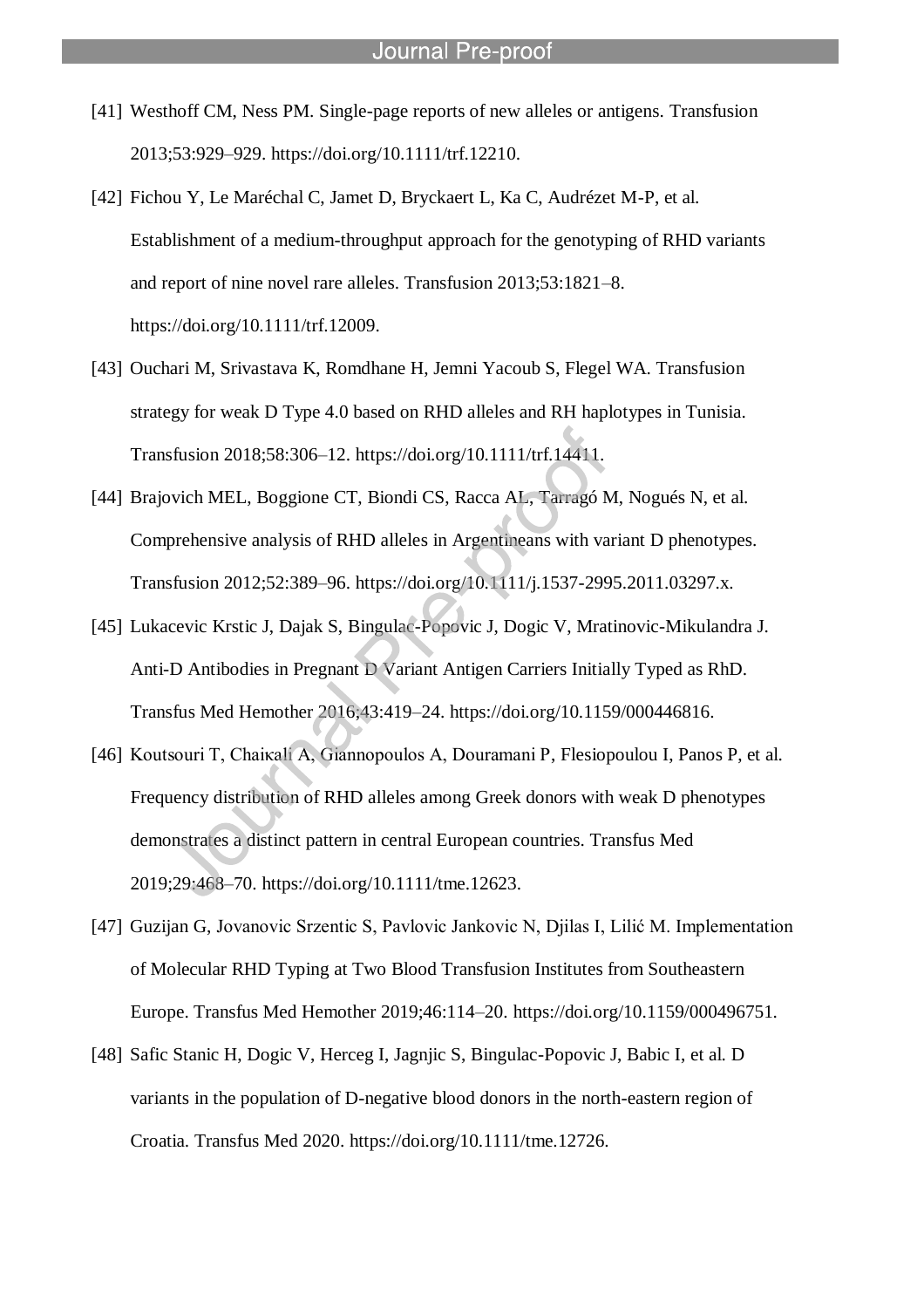[49] Tammi SM, Tounsi WA, Sainio S, Kiernan M, Avent ND, Madgett TE, et al. Nextgeneration sequencing of 35 RHD variants in 16 253 serologically D- pregnant women in the Finnish population. Blood Adv 2020;4:4994–5001. https://doi.org/10.1182/bloodadvances.2020001569.

- [50] Vege S, Sprogøe U, Lomas-Francis C, Jakobsen MA, Antonsen B, Aeschlimann J, et al. Impact of RHD genotyping on transfusion practice in Denmark and the United States and identification of novel RHD alleles. Transfusion 2020. https://doi.org/10.1111/trf.16100.
- [51] Granier T, Beley S, Chiaroni J, Bailly P, Silvy M. A comprehensive survey of both RHD and RHCE allele frequencies in sub-Saharan Africa. Transfusion 2013;53:3009–17. https://doi.org/10.1111/trf.12409.
- [52] Xhetani M, Seferi I, Férec C, Zoraqi G, Fichou Y. Distribution of Rhesus blood group antigens and weak D alleles in the population of Albania. Blood Transfus 2014;12:565– 9. https://doi.org/10.2450/2014.0240-13.
- [53] Fichou Y, Parchure D, Gogri H, Gopalkrishnan V, Le Maréchal C, Chen J-M, et al. Molecular basis of weak D expression in the Indian population and report of a novel, predominant variant RHD allele. Transfusion 2018;58:1540–9. https://doi.org/10.1111/trf.14552.
- [54] Schoeman EM, Roulis EV, Perry MA, Flower RL, Hyland CA. Comprehensive blood group antigen profile predictions for Western Desert Indigenous Australians from whole exome sequence data. Transfusion 2019;59:768–78. https://doi.org/10.1111/trf.15047.
- [55] El Housse H, El Wafi M, Ouabdelmoumene Z, Zarati F, Alid R, Nourichafi N, et al. Comprehensive phenotypic and molecular investigation of RhD and RhCE variants in Moroccan blood donors. Blood Transfus 2019;17:151–6. https://doi.org/10.2450/2018.0153-18.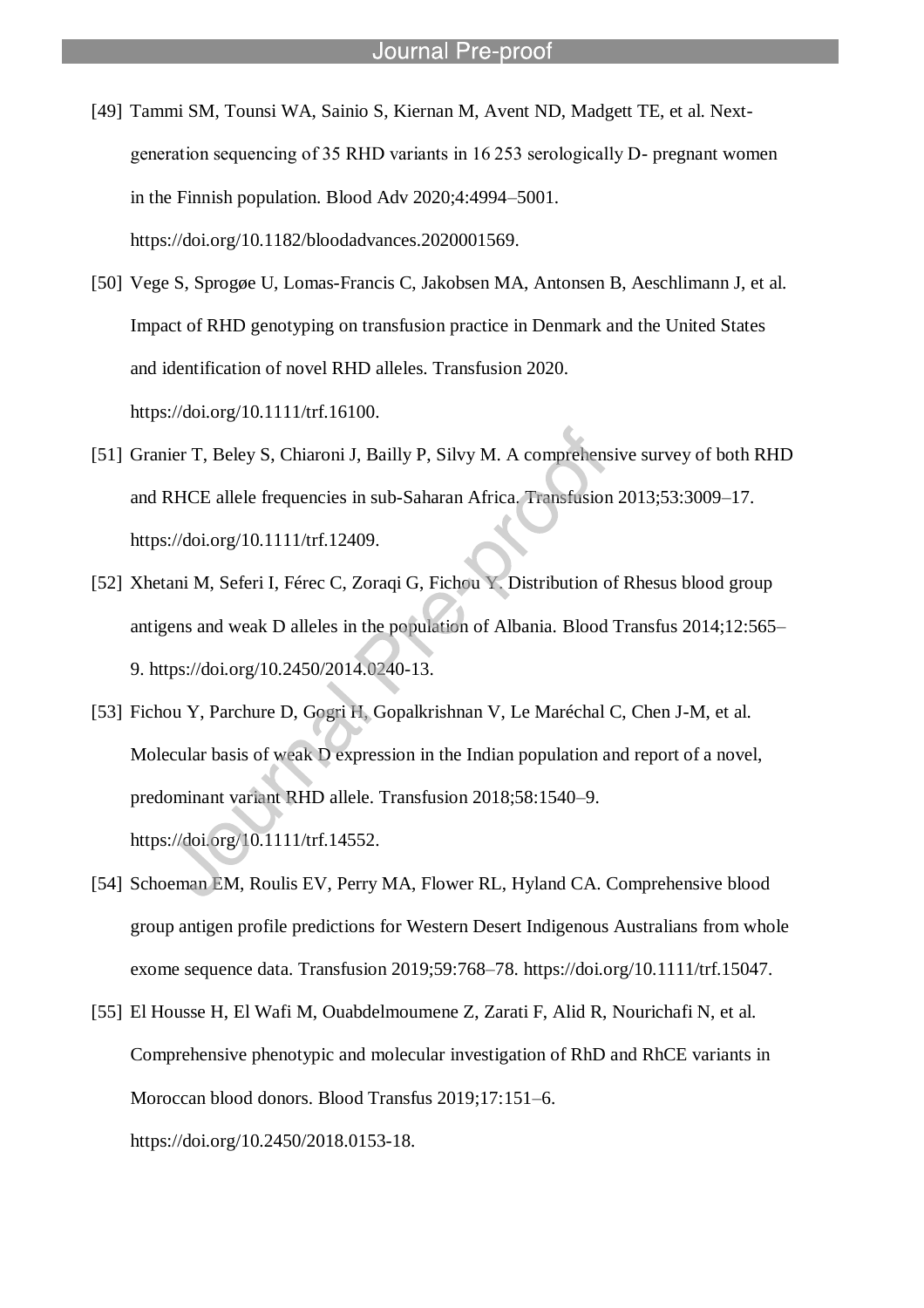[56] Thongbut J, Raud L, Férec C, Promwong C, Nuchnoi P, Fichou Y. Comprehensive Molecular Analysis of Serologically D-Negative and Weak/Partial D Phenotype in Thai Blood Donors. Transfus Med Hemother 2020;47:54–60. https://doi.org/10.1159/000499087.

- [57] Karczewski KJ, Francioli LC, Tiao G, Cummings BB, Alföldi J, Wang Q, et al. The mutational constraint spectrum quantified from variation in 141,456 humans. Nature. 2020;581(7809):434-443. doi: 10.1038/s41586-020-2308-7. Erratum in: Nature. 2021;590(7846):E53.
- [58] Wagner FF. The RHD allele inventory: lessons from high-throughput genome databases. Vox Sang 2019;114(S1):185.
- [59] Hyland CA, Gassner C, Daly J, Flower R. Blood group antigens in the genomic era. Vox Sang 2020;115(S1):15.
- [60] Floch A, Tournamille C, Chami B, Pirenne F. Genotyping in Sickle Cell Disease Patients: The French Strategy. Transfus Med Hemother 2018;45:264–70. https://doi.org/10.1159/000490858.
- [61] Boateng LA, Ngoma AM, Bates I, Schonewille H. Red Blood Cell Alloimmunization in Transfused Patients With Sickle Cell Disease in Sub-Saharan Africa; a Systematic Review and Meta-Analysis. Transfus Med Rev 2019;33:162–9. https://doi.org/10.1016/j.tmrv.2019.06.003.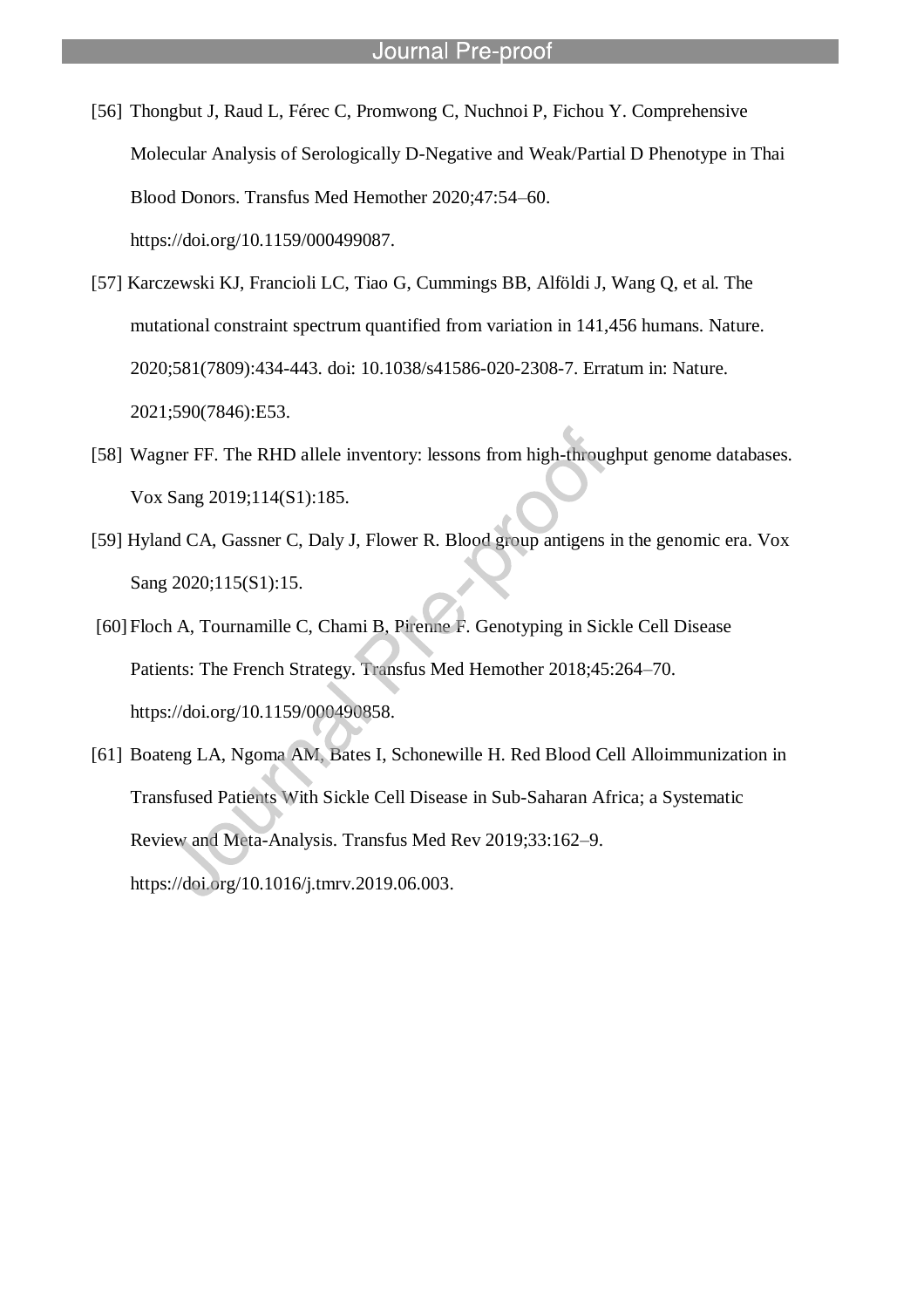l

# **TABLES**

**Table 1**: *RHD* alleles most frequently reported in the literature to-date, by number of samples, excluding standard *RHD* (*RHD\*01)* and *RHD* deletion *(RHD\*01N.01*).

| <b>Number of samples</b> | <b>Common name</b>         | <b>ISBT</b>    | <b>Articles</b> in    |
|--------------------------|----------------------------|----------------|-----------------------|
|                          |                            |                | <b>RHeference</b> (N) |
| 50 to 150 samples        | RHD*DIIIa                  | RHD*03.01      | 30                    |
|                          | RHD*DVI type 1             | RHD*06.01      | 36                    |
|                          | RHD*DVI type 2             | RHD*06.02      | 32                    |
|                          | RHD*weak D type 4.2.0,     | RHD*09.01.00   | 8                     |
|                          | RHD*DAR1                   |                |                       |
|                          | RHD*weak D type 5          | RHD*01W.5      | 40                    |
|                          | RHD*weak D type 42         | RHD*01W.42     | 10                    |
|                          | RHD*93dupT                 | RHD*01N.50 and | 17                    |
|                          |                            | RHD*01EL.18    |                       |
|                          | RHD*ex10del type 1         | Not listed     | 9                     |
|                          | RHD*960A                   | Not listed     | $\overline{7}$        |
| More than 150            | $RHD-RHCe(2-9)-RHD$        | RHD*01N.03     | 44                    |
| samples                  |                            |                |                       |
|                          | RHD*D psi                  | RHD*08N.01     | 62                    |
|                          | RHD*DVI type 3             | RHD*06.03.01   | 25                    |
|                          | RHD*weak D type 4.2.2,     | RHD*09.01.02   | 28                    |
|                          | RHD*DAR1.2                 |                |                       |
|                          | RHD*weak D type 4.0        | RHD*09.03.01   | 58                    |
|                          | RHD*DAU0                   | RHD*10.00      | 30                    |
|                          | RHD*partial weak D type 11 | $RHD*11$       | 55                    |
|                          | RHD*partial weak D type 15 | $RHD*15$       | 50                    |
|                          | RHD*weak D type 1          | RHD*01W.1      | 80                    |
|                          | RHD*weak D type 2          | RHD*01W.2      | 77                    |
|                          | RHD*weak D type 3          | RHD*01W.3      | 60                    |
|                          | RHD*weak D type 38         | RHD*01W.38     | 23                    |
|                          | RHD*weak D type 150        | RHD*01W.150    | 5                     |
|                          | RHD*1227A                  | RHD*01EL.01    | 69                    |
|                          | RHD*486+1A                 | RHD*01EL.08    | 36                    |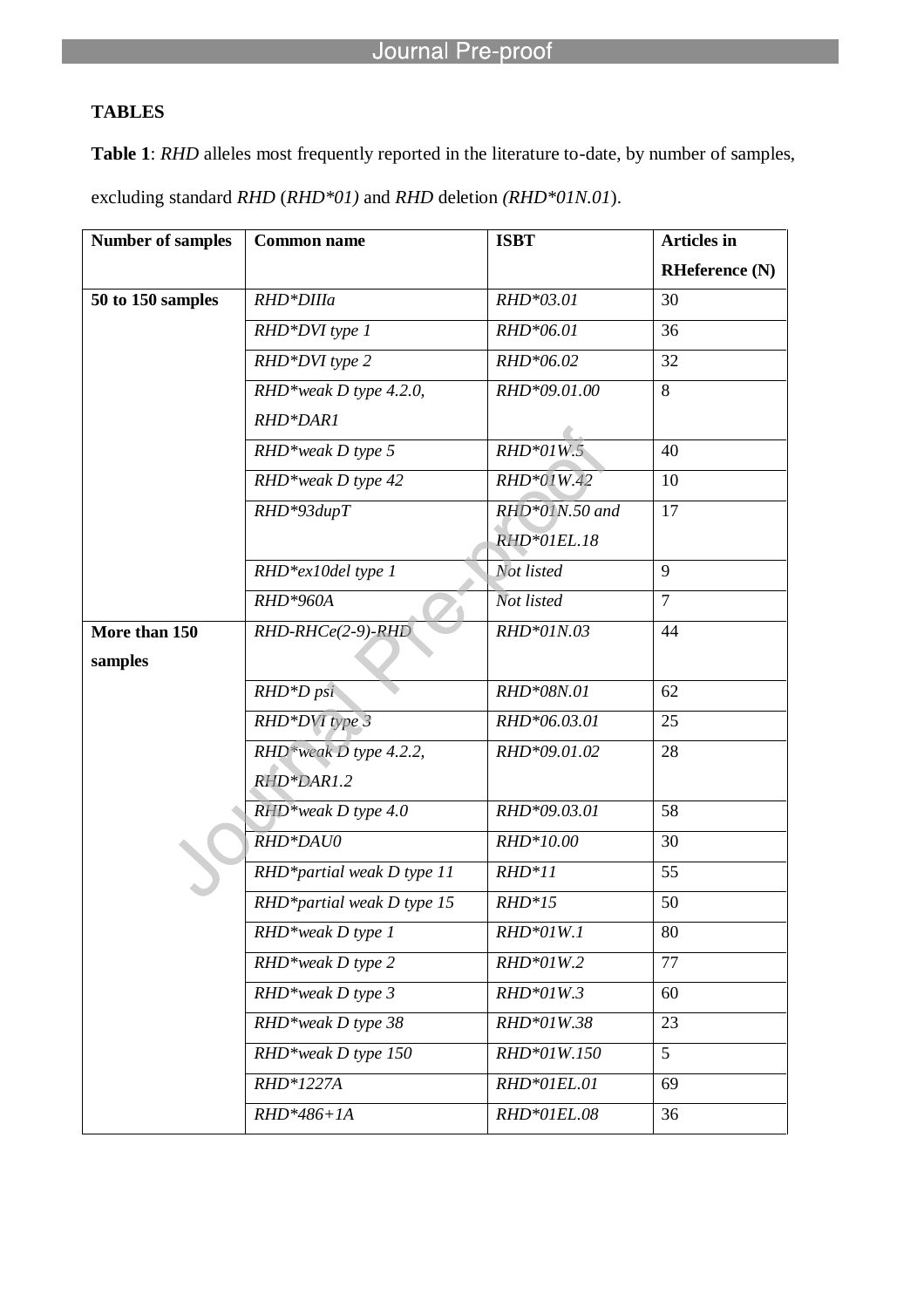|                                     |                                                    | $\mathbf N$    | $\frac{0}{0}$ |
|-------------------------------------|----------------------------------------------------|----------------|---------------|
| D antigen phenotype                 | Alleles with at least one D phenotype reported     | 616            | 85.4          |
| <b>Annotated "main" D</b>           | D positive phenotype                               | 36             | 5.1           |
| phenotype                           |                                                    |                |               |
|                                     | Weak or very weak D                                | 225            | 31.7          |
|                                     | Variable or discrepant D phenotype (positive or    | 144            | 20.0          |
|                                     | negative depending on reagents and methods)        |                |               |
|                                     | DEL phenotype                                      | 60             | 8.5           |
|                                     | Negative D phenotype, DEL excluded                 | 72             | 10.1          |
|                                     | Negative D phenotype, DEL not excluded*            | 46             | 6.5           |
| <b>Monoclonal anti-D</b>            | Alleles with data for testing monoclonal anti-D    | 239            | 33.7          |
| Ag density/RBC                      | Alleles with at least one Ag density/RBC           | 150            | 21.1          |
| <b>Haplotype association</b>        | Alleles with at least one RHCE haplotype           | 499            | 70.3          |
|                                     | association                                        |                |               |
| <b>Annotated "main" RHCE</b>        | With ce                                            | 141            | 20.2          |
| haplotype association†              |                                                    |                |               |
|                                     | With Ce                                            | 308            | 44.2          |
|                                     | With cE                                            | 83             | 11.9          |
|                                     | With CE                                            | $\overline{3}$ | 0.4           |
| <b>Anti-D formation in carriers</b> | Alleles with any explicit data regarding anti-D    | 111            | 15.6          |
|                                     | formation in carriers                              |                |               |
|                                     | Alleles with one or more allo-anti-D (including in | 77             | 10.9          |
|                                     | abstract form)                                     |                |               |
|                                     | Alleles with no anti-D                             | 501            | 70.6          |

Table 2: Summary of RHeference's content and completion for 710 *RHD* alleles.

l

\* For 12 alleles, it was not completely clear whether DEL phenotype was excluded or not, either because the alleles have been classified as "D negative" by the ISBT but an article or abstract confirming that a DEL phenotype had been excluded could not be found, or because the source mentioned performing adsorption-elution but did not explicitly state the results for the allele. † Including probable associations e.g. if the known samples had C+E–c+e+ phenotype, the allele is most likely associated with Ce because of the likelihood of the *dce*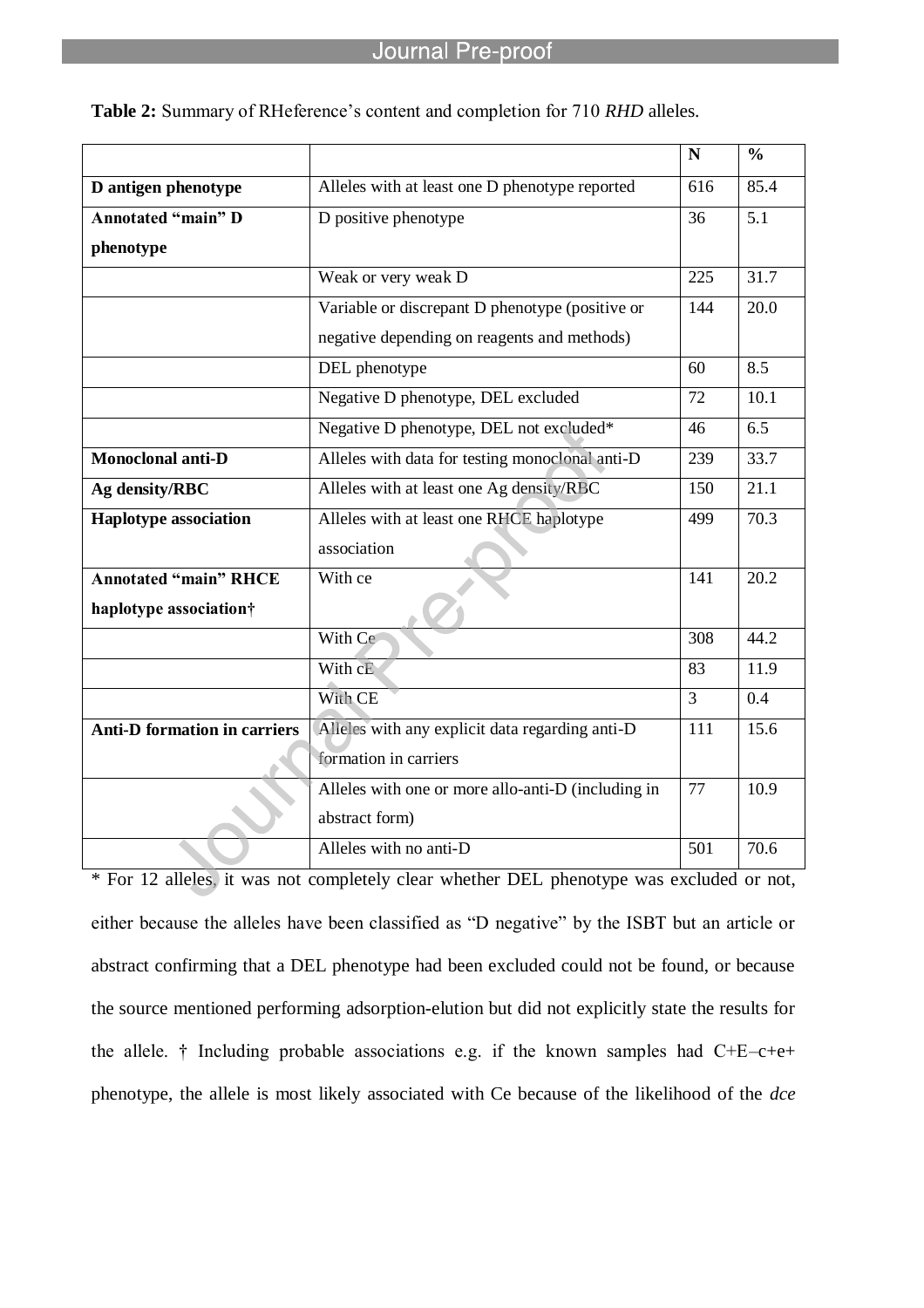haplotype being in trans. The most up-to-date statistics will be regularly updated and available

at http://www.rheference.org/statistics

l

Journal Piechios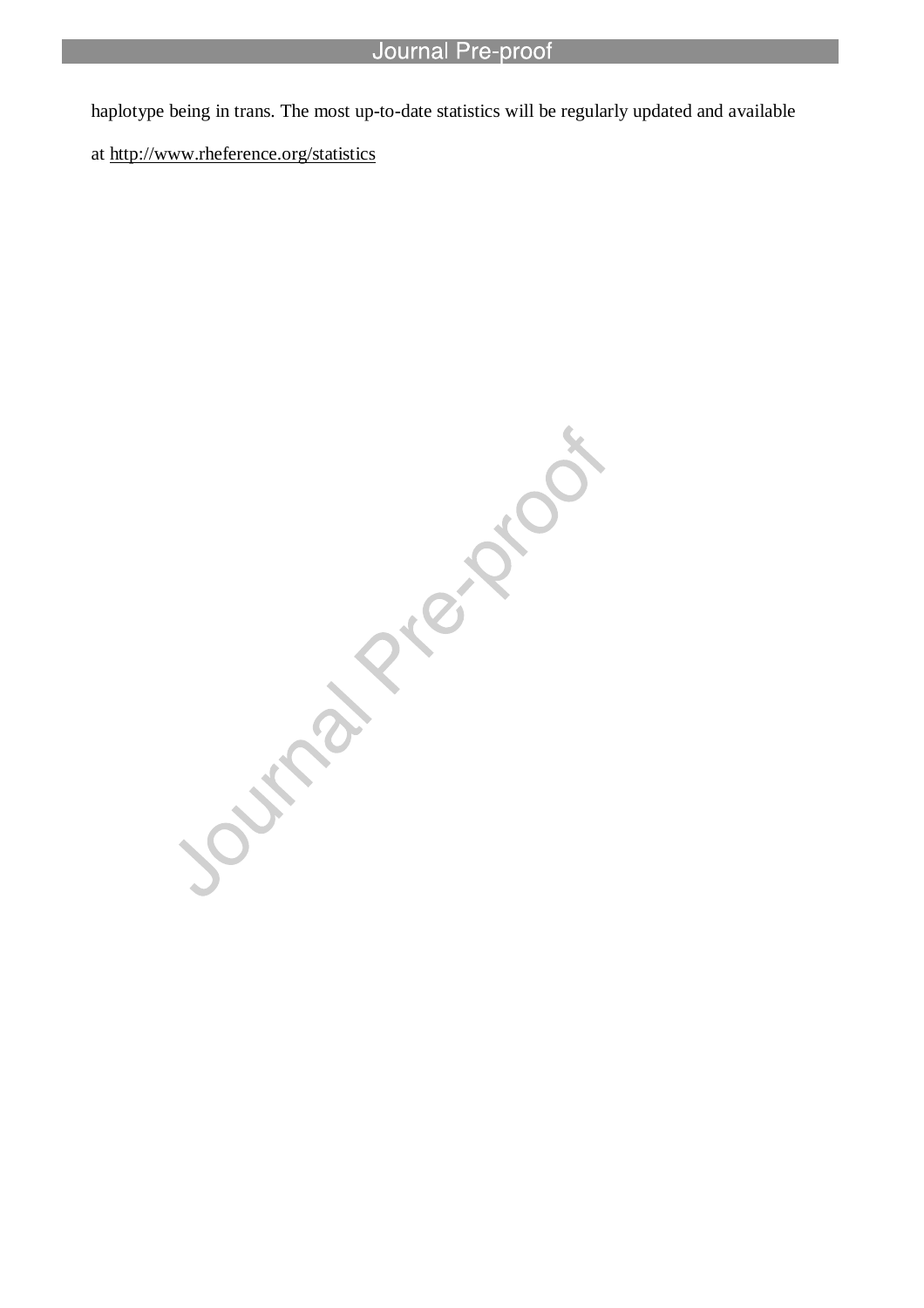# **FIGURE LEGENDS**



l

Figure 1: Data sources included in RHeference: number of entries with 0, 1, 2 etc. sources

(peer-reviewed articles and conference abstracts).



**Figure 2:** Genetic variants found in *RHD* alleles within the coding region.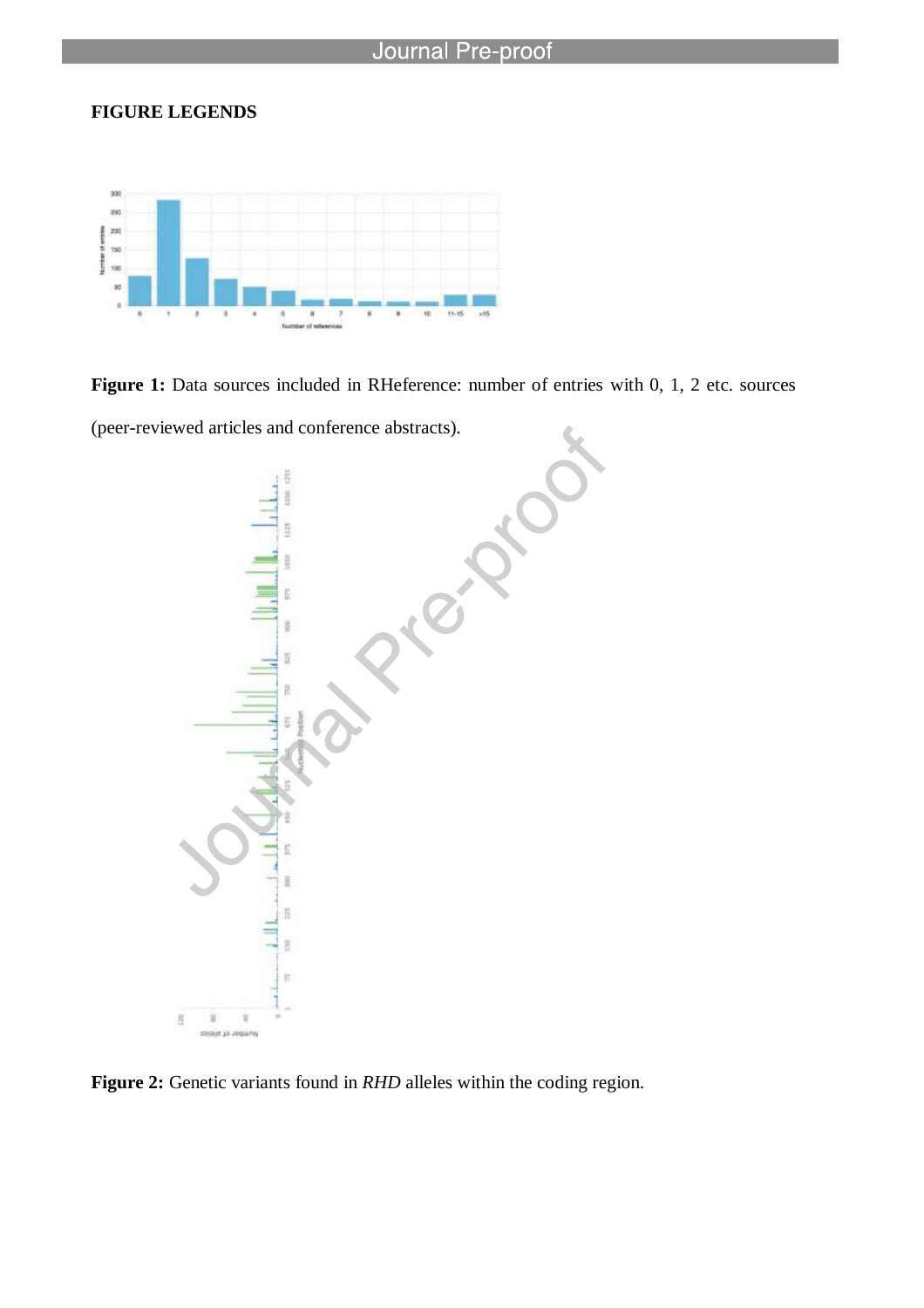Histogram of the number of alleles, including hybrid alleles, per nucleotide position (positions with mutations to *RHCE* are in green). The sequence stops at 1251 because the stop-codon is excluded.



l

**Figure 3:** Description of an entry available in RHeference.

The condensed display for *RHD\*DNT (RHD\*38)* serves as an example. Each subsection can be expanded by clicking on the corresponding arrow to the right. The expanded display is available as Supplementary Figure S2. The following information is visible in the condensed display. Subsection 1 serves as a header: ISBT nomenclature and table. Subsection 2: Molecular Data, with a schema of the allele. When hovering over an exon, a box appears with the exon limits. When hovering over a mutation, a box appears with the genetic variations at the nucleotide and protein level. Subsection 3: Phenotype, with the main phenotype for the D antigen.\* Subsection 4: Haplotype, with the main RHCE phenotype associated (as an haplotype) with the allele.\* Subsection 5: with a summary of alloimmunization data for anti-D antibody formation in carriers of the variant exposed to standard D.\* Subsection 6: A summary of the situations and populations in which the allele has been reported.\* Subsection